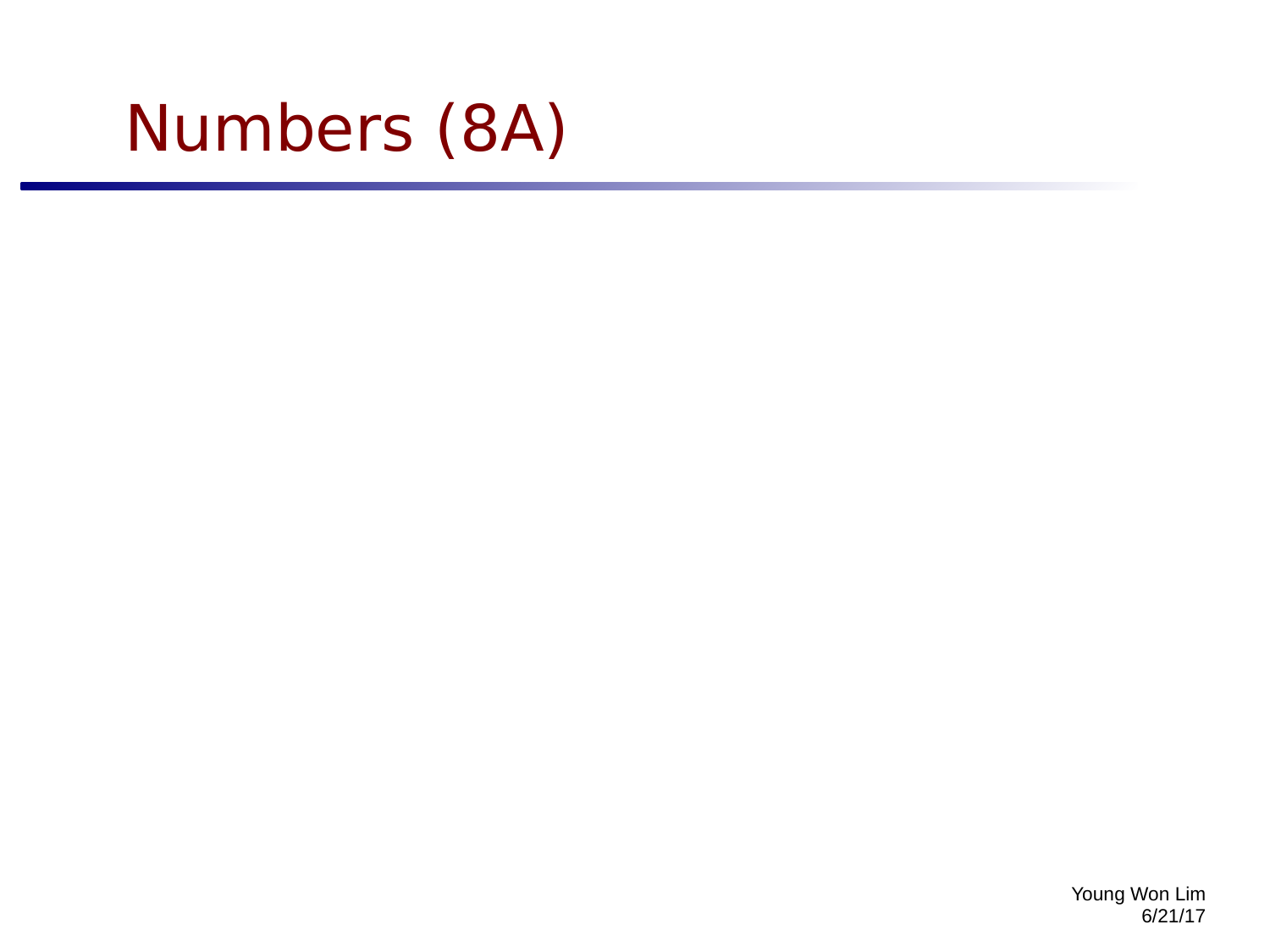Copyright (c) 2017 Young W. Lim.

 Permission is granted to copy, distribute and/or modify this document under the terms of the GNU Free Documentation License, Version 1.2 or any later version published by the Free Software Foundation; with no Invariant Sections, no Front-Cover Texts, and no Back-Cover Texts. A copy of the license is included in the section entitled "GNU Free Documentation License".

Please send corrections (or suggestions) to [youngwlim@hotmail.com](mailto:youngwlim@hotmail.com).

This document was produced by using OpenOffice and Octave.

Young Won Lim 6/21/17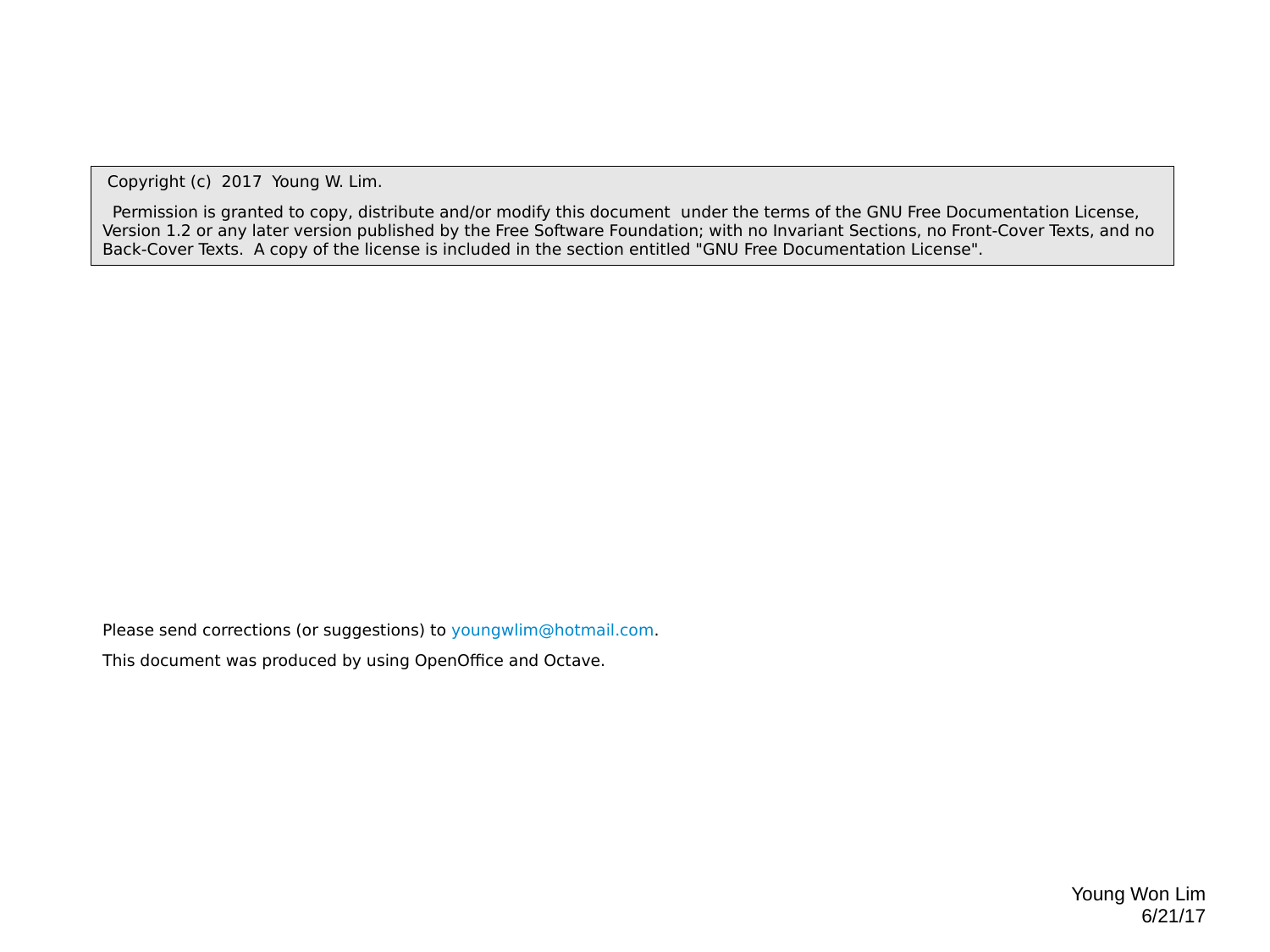A 24-by-60 rectangle is covered with ten 12-by-12 square tiles, where 12 is the GCD of 24 and 60.

 $24 = 2 \cdot 12 \implies 12 \mid 24 \iff 24 \mod 12 = 0$  $60 = 5 \cdot 12 \implies 12 | 60 \iff 60 \mod 12 = 0$ 

More generally, an a-by-b rectangle can be covered with square tiles of side-length d only if d is a common divisor of a and b

> d | a d | b d : common divisor

the largest d : gcd

(greatest common divisor)

https://en.wikipedia.org/wiki/Greatest\_common\_divisor

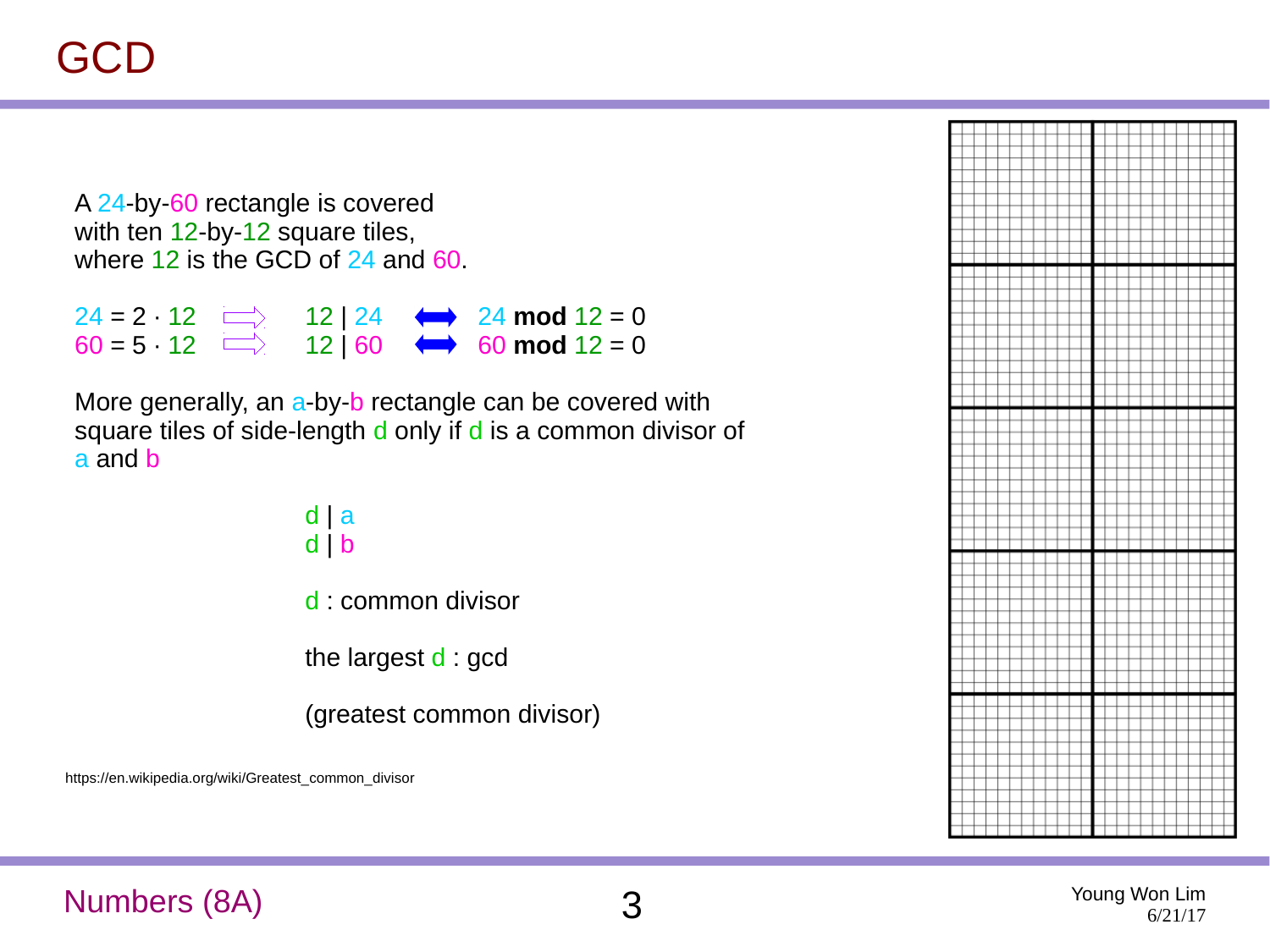What is the LCM of 4 and 6?

Multiples of 4 are:

4, 8, **12**, 16, 20, 24, 28, 32, 36, 40, 44, 48, 52, 56, 60, 64, 68, 72, 76, ...

and the multiples of 6 are:

6, **12**, 18, 24, 30, 36, 42, 48, 54, 60, 66, 72, ...

Common multiples of 4 and 6 are simply the numbers that are in both lists:

**12**, 24, 36, 48, 60, 72, ....

So, from this list of the first few common multiples of the numbers 4 and 6, their least common multiple is **12**.

https://en.wikipedia.org/wiki/Least\_common\_multiple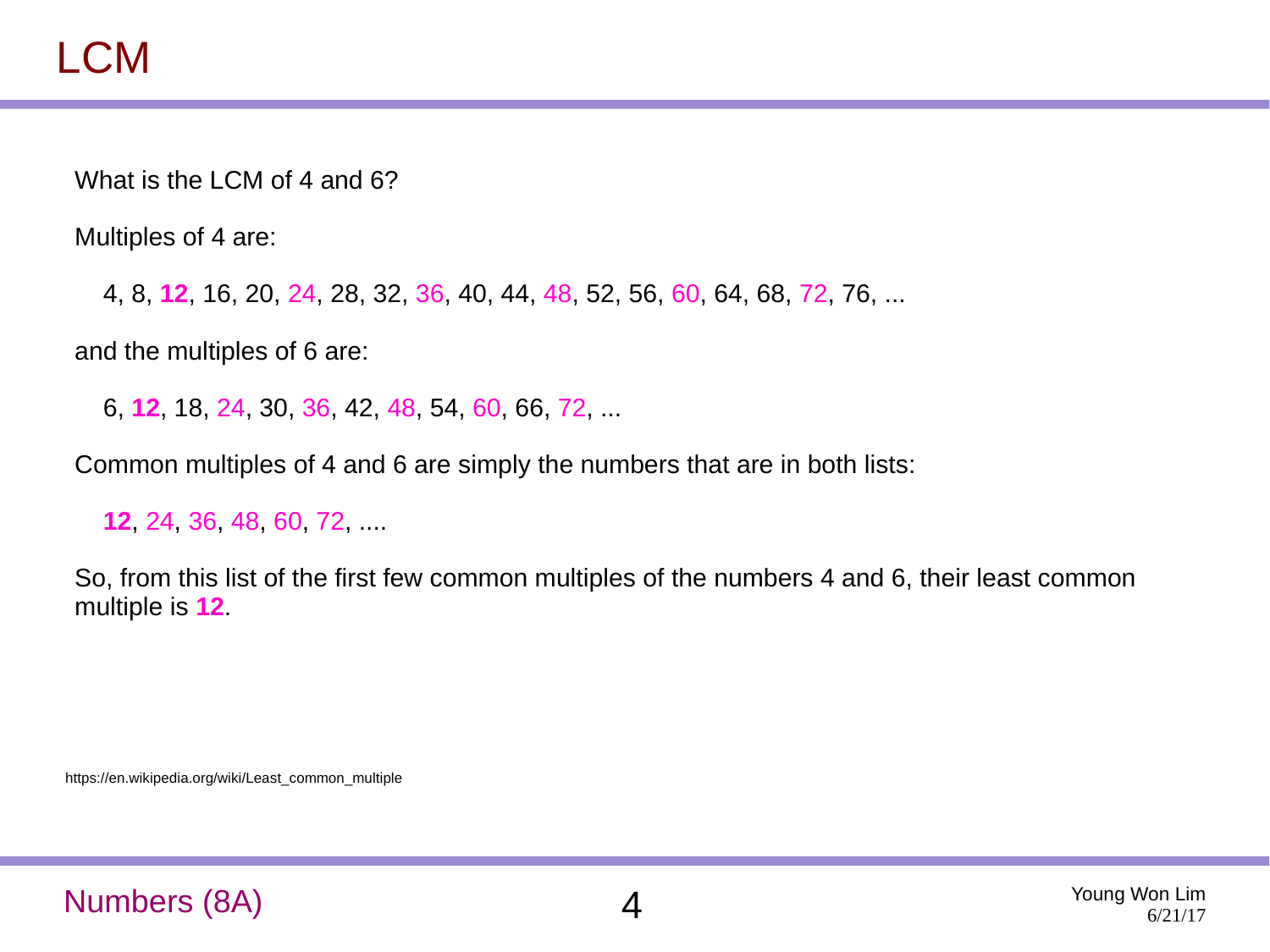#### GCD \* LCM

$$
a = p_1^{a_1} \cdot p_2^{a_2} \cdot \cdots \cdot p_n^{a_n}
$$
  

$$
b = p_1^{b_1} \cdot p_2^{b_2} \cdot \cdots \cdot p_n^{b_n}
$$

Prime Factorization

$$
gcd(a, b) = p_1^{\min(a_1, b_1)} \cdot p_2^{\min(a_2, b_2)} \cdot \dots \cdot p_n^{\min(a_n, b_n)}
$$
  

$$
lcm(a, b) = p_1^{\max(a_1, b_1)} \cdot p_2^{\max(a_2, b_2)} \cdot \dots \cdot p_n^{\max(a_n, b_n)}
$$

$$
gcd(a,b)\cdot lcm(a,b)=p_1^{a_1+b_1}\cdot p_2^{a_2+b_2}\cdot \cdots \cdot p_n^{a_n+b_n}=a\cdot b
$$

#### Numbers (8A) 5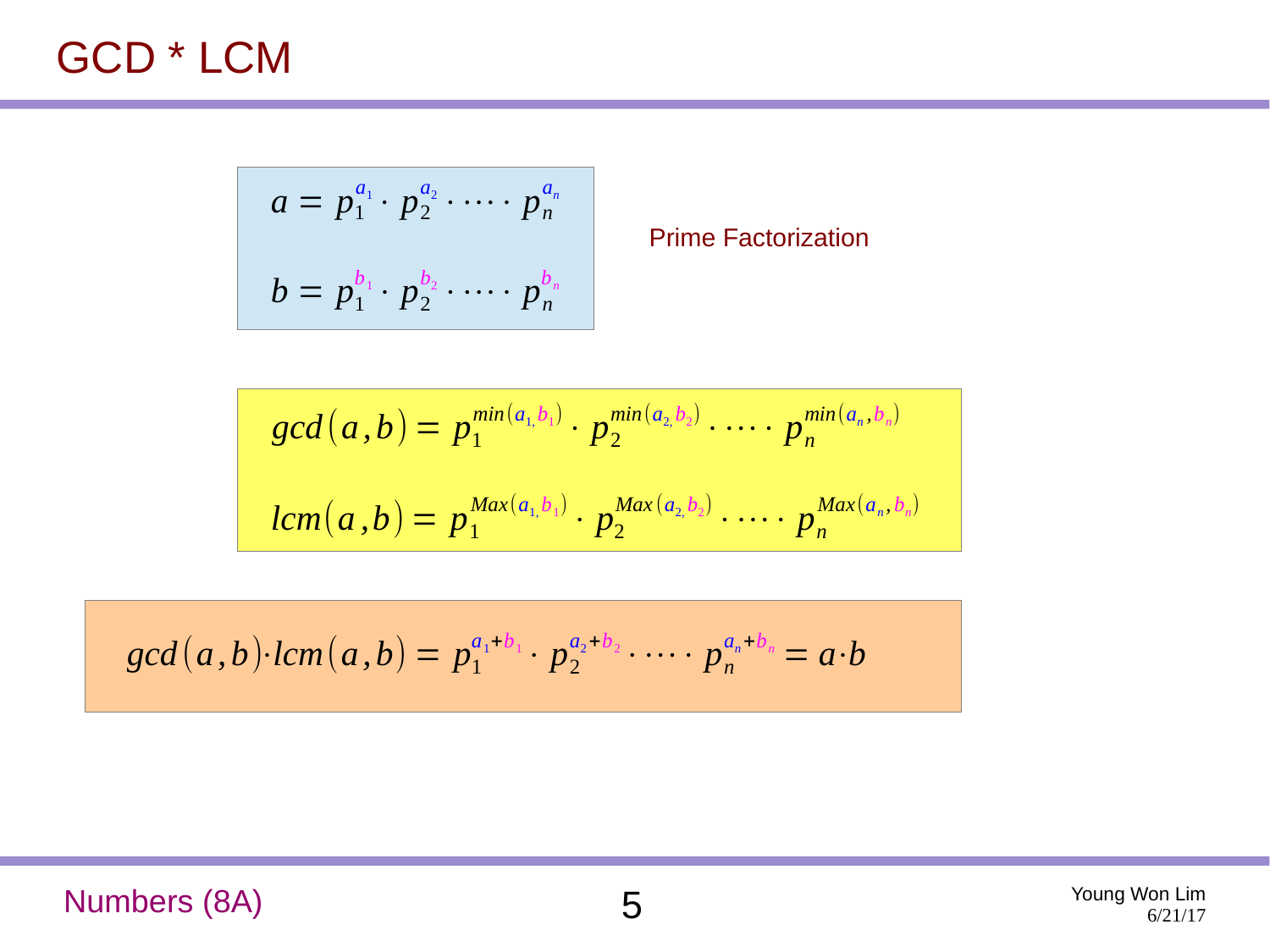# Finding common unit length



Euclid's method for finding the greatest common divisor (GCD) of two starting lengths BA and DC, both defined to be multiples of a common "unit" length.

The length DC being shorter, it is used to "measure" BA, but only once because remainder EA is less than DC.

EA now measures (twice) the shorter length DC, with remainder FC shorter than EA.

Then FC measures (three times) length EA.

Because there is no remainder, the process ends with FC being the GCD.

On the right Nicomachus' example with numbers 49 and 21 resulting in their GCD of 7 (derived from Heath 1908:300).

https://en.wikipedia.org/wiki/Euclidean\_algorithm

#### Numbers (8A) 6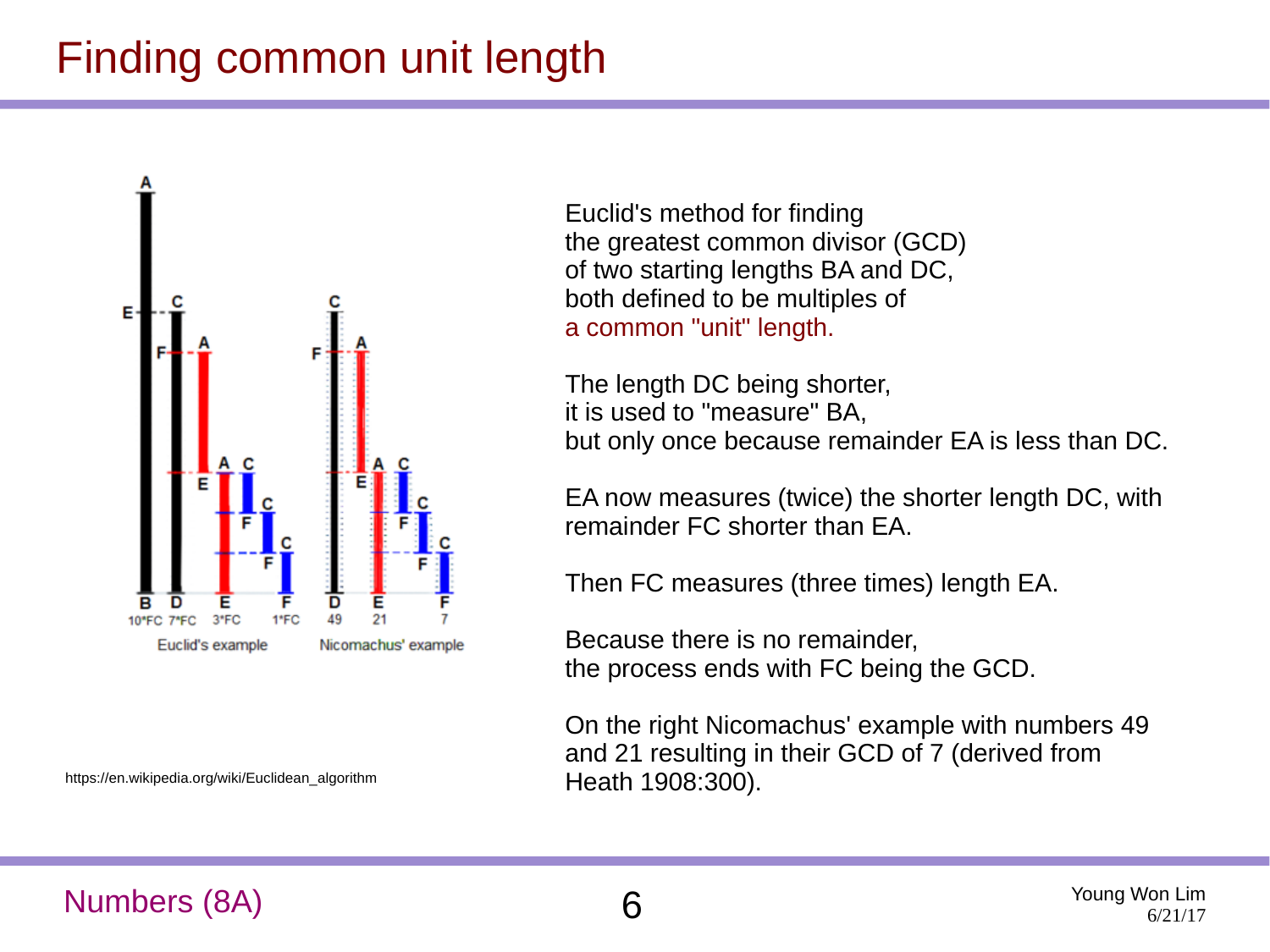# Euclid Algorithm Steps

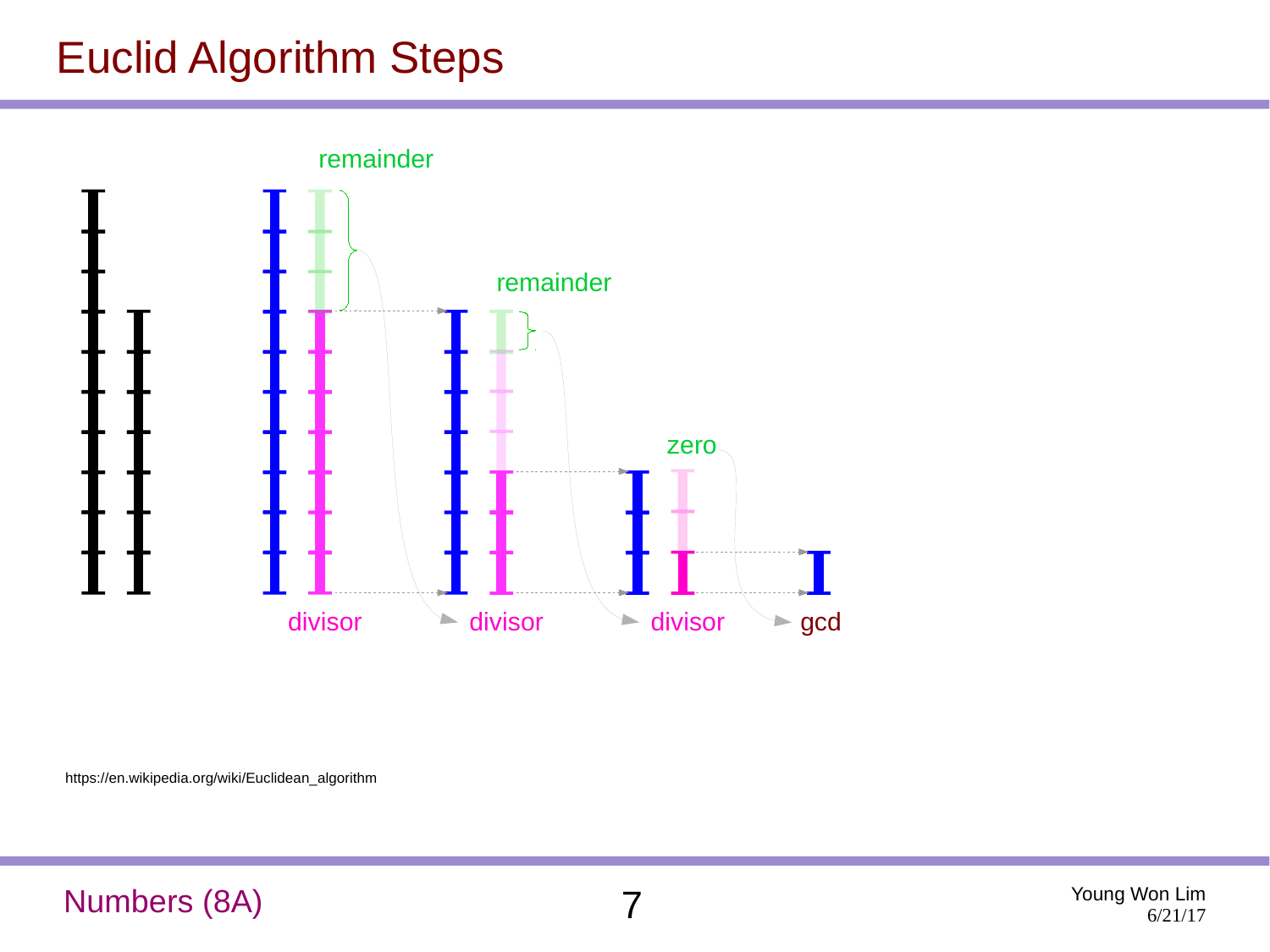# Euclid Algorithm

|  | (%i3) factor(1071);<br>(%o3) 3 <sup>2</sup> 7 17                                                   |
|--|----------------------------------------------------------------------------------------------------|
|  | $\left\{\n\begin{array}{cc}\n(3.14) & \text{factor}(462) \\ (3.04) & 23711\n\end{array}\n\right\}$ |
|  | $($ (%i5) gcd(1071, 462);<br>(%o5) 21                                                              |
|  | $1071 = 3^2 \cdot 7 \cdot 17$<br>$462 = 2.3 \cdot 7.11$                                            |

$$
gcd(1071, 462) = 3 \cdot 7 = 21
$$

| Step k | <b>Equation</b>        | <b>Quotient and remainder</b>            |
|--------|------------------------|------------------------------------------|
| 0      | $1071 = q_0 462 + r_0$ | $q_0 = 2$ and $r_0 = 147$                |
| 1      | $462 = q_1 147 + r_1$  | $q_1 = 3$ and $r_1 = 21$                 |
| 2      | $147 = q_2 21 + r_2$   | $q_2 = 7$ and $r_2 = 0$ ; algorithm ends |

 $1071 = 2 \cdot 462 + 147$  $462 = 3 \cdot 147 + 21$  $147 = 7$   $21 + 0$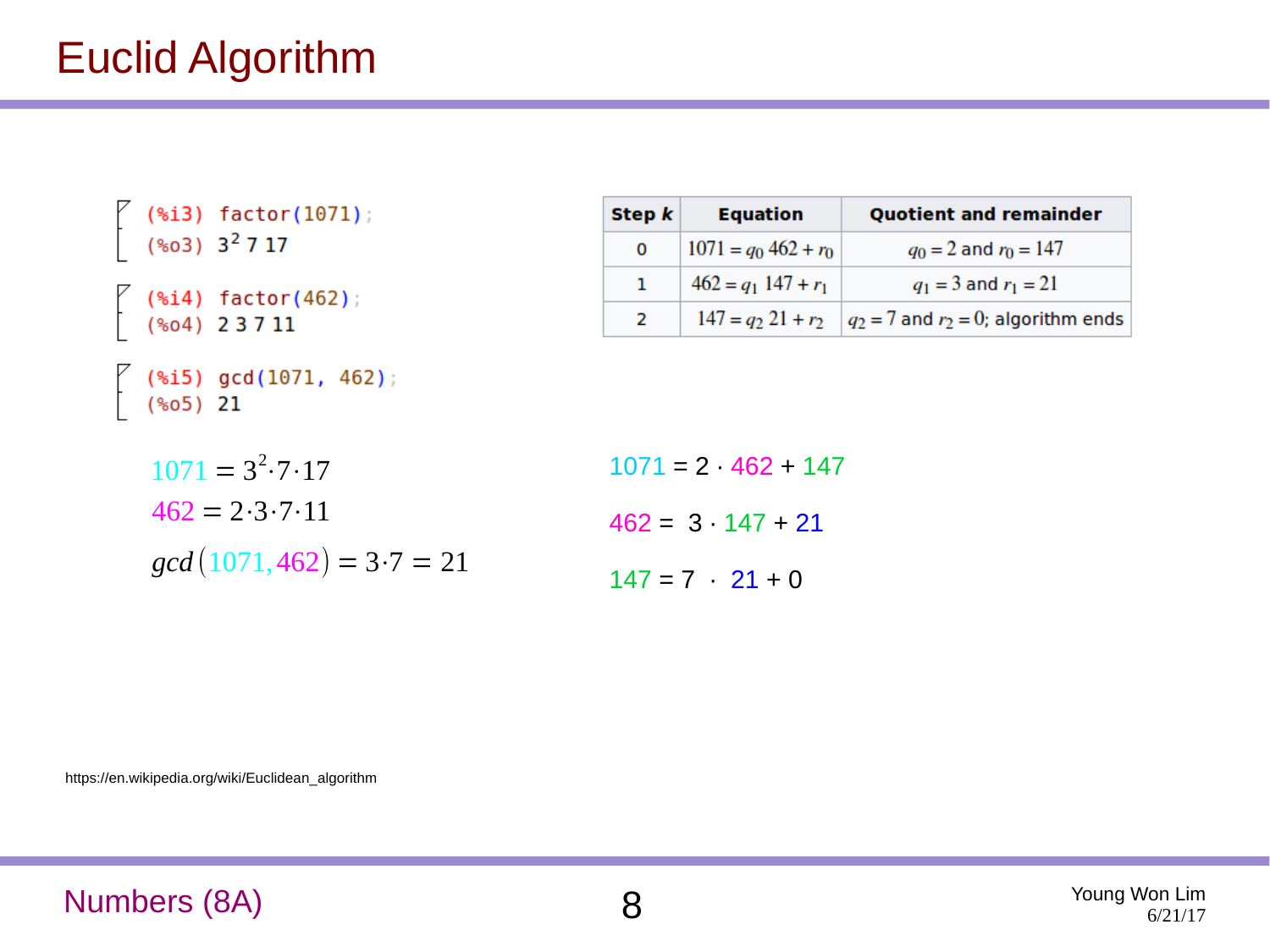#### Common Divisor

 $1071 = 2 \cdot 462 + 147$ 

 $462 = 3 \cdot 147 + 21$ 

 $147 = 7$   $21 + 0$ 

common divisor d

d | 1071 and d | 462

| 1071 <b>mod</b> $d = 0$ $\iff$ <b>d</b>   1071 |  |  |
|------------------------------------------------|--|--|
| 462 <b>mod</b> $d = 0$ $\iff$ d 462            |  |  |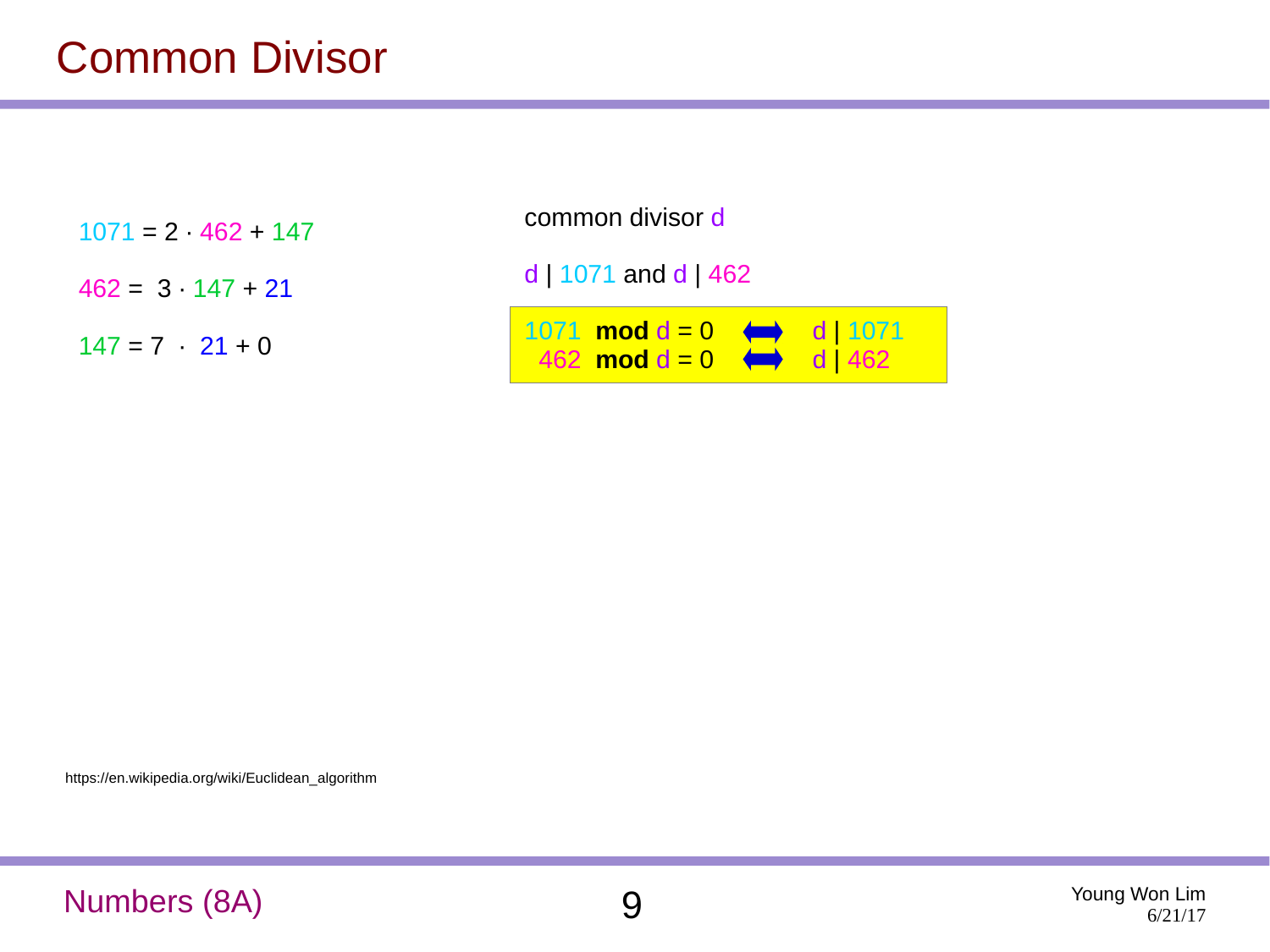#### Common Divisor Properties

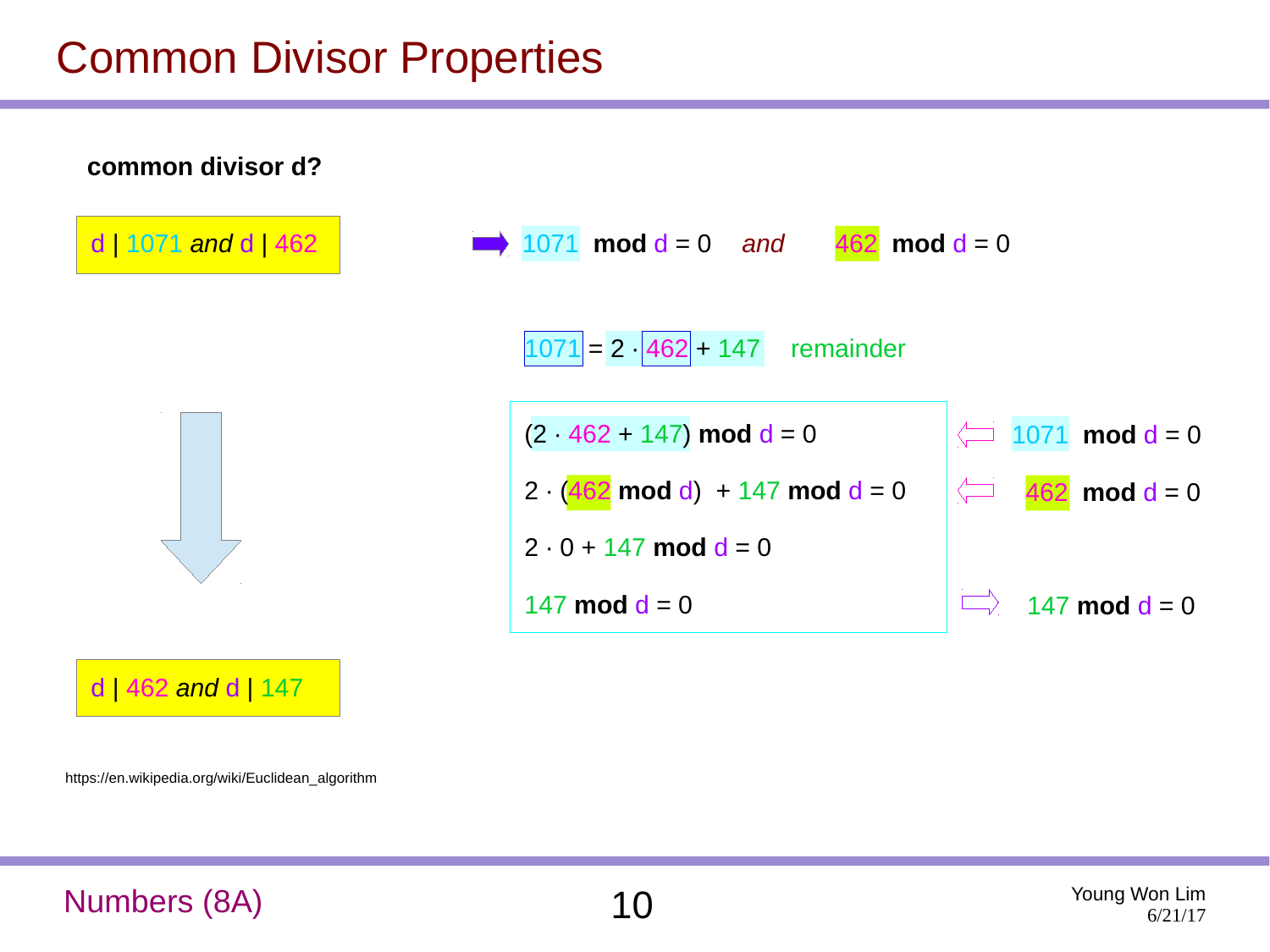# Reducing GCD Problems





https://en.wikipedia.org/wiki/Euclidean\_algorithm

#### Numbers (8A) 21 Young Won Lim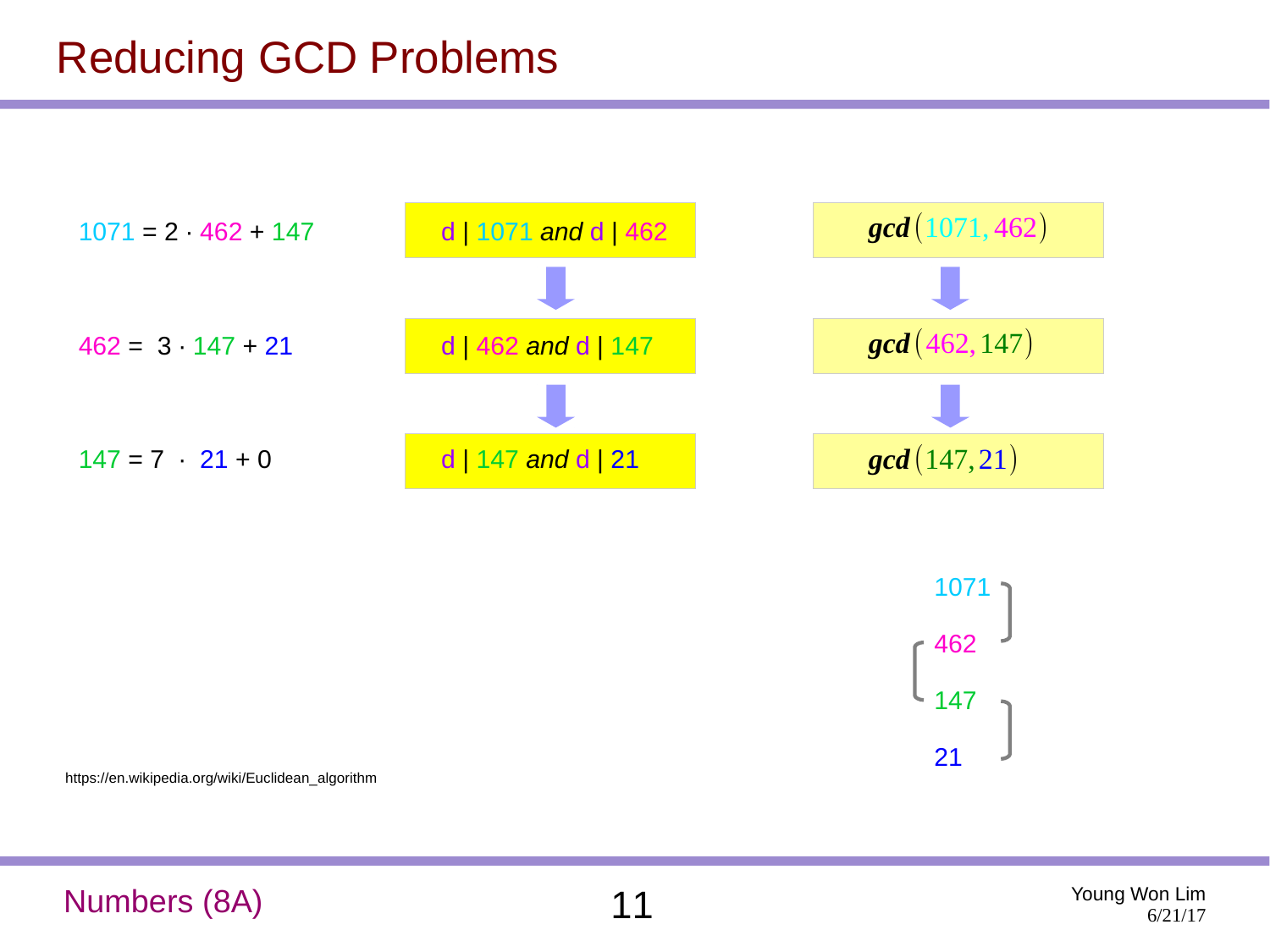# Linear Combination of gcd(1071, 462)=21



https://en.wikipedia.org/wiki/Euclidean\_algorithm

Numbers (8A) 2<br>
2<sup>Young Won Lim</sup>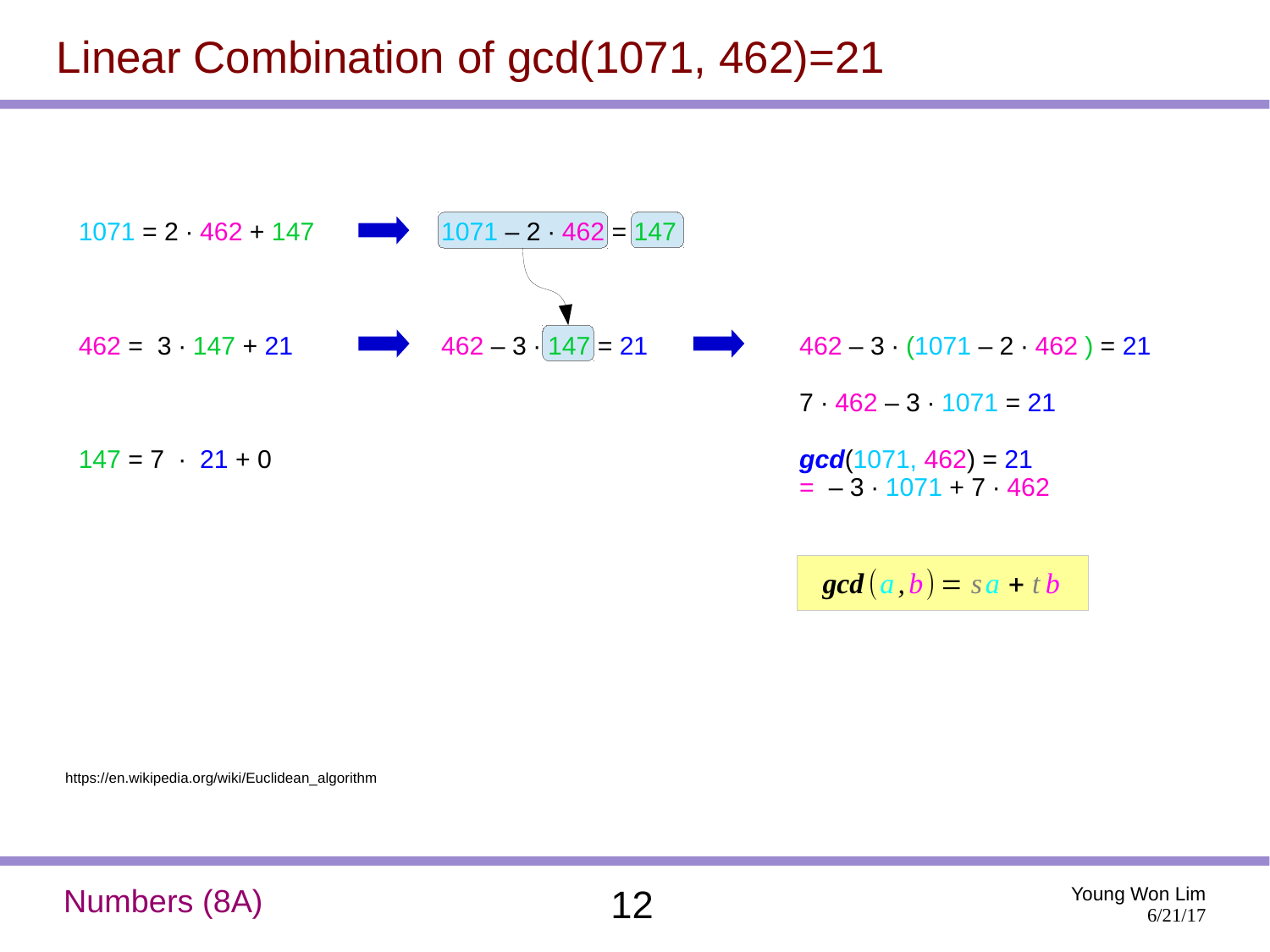### Linear Combination of gcd(252, 198)=18



https://en.wikipedia.org/wiki/Euclidean\_algorithm

 $\textbf{gcd}(a, b) = sa + tb$ 

Numbers (8A) 13 Young Won Lim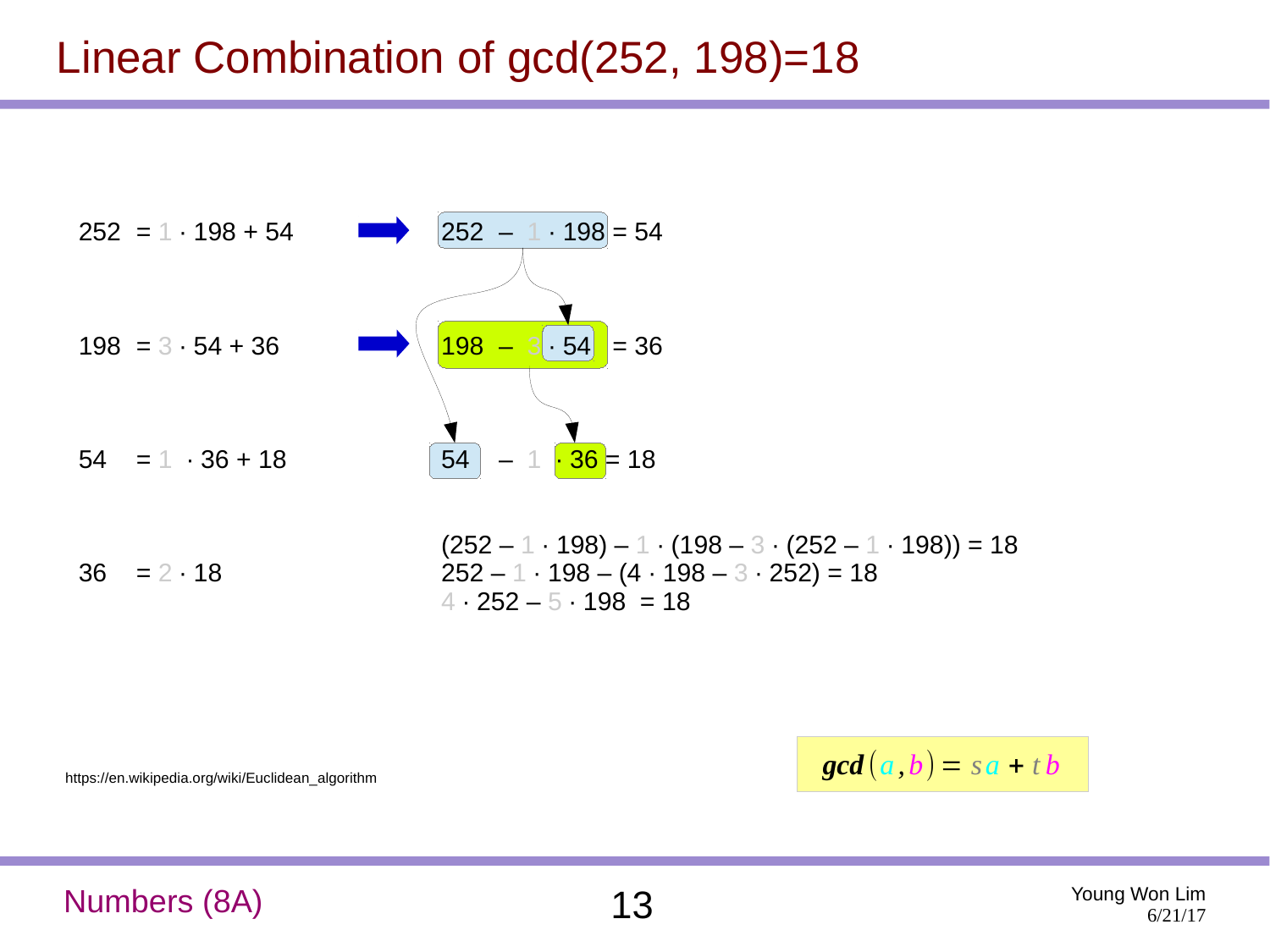## Bezout's Identity – gcds as linear combinations

$$
a, b \in \mathbf{Z}^*
$$

$$
x^{\exists}x, y \in Z
$$
  
 
$$
xa + yb = gcd(a, b)
$$

**Bezout's coefficients** (not unique)

**Bezout's identities**

Generally, a **linear combination** of a & b must be *unique* and its coefficients x & y need not be *integers*.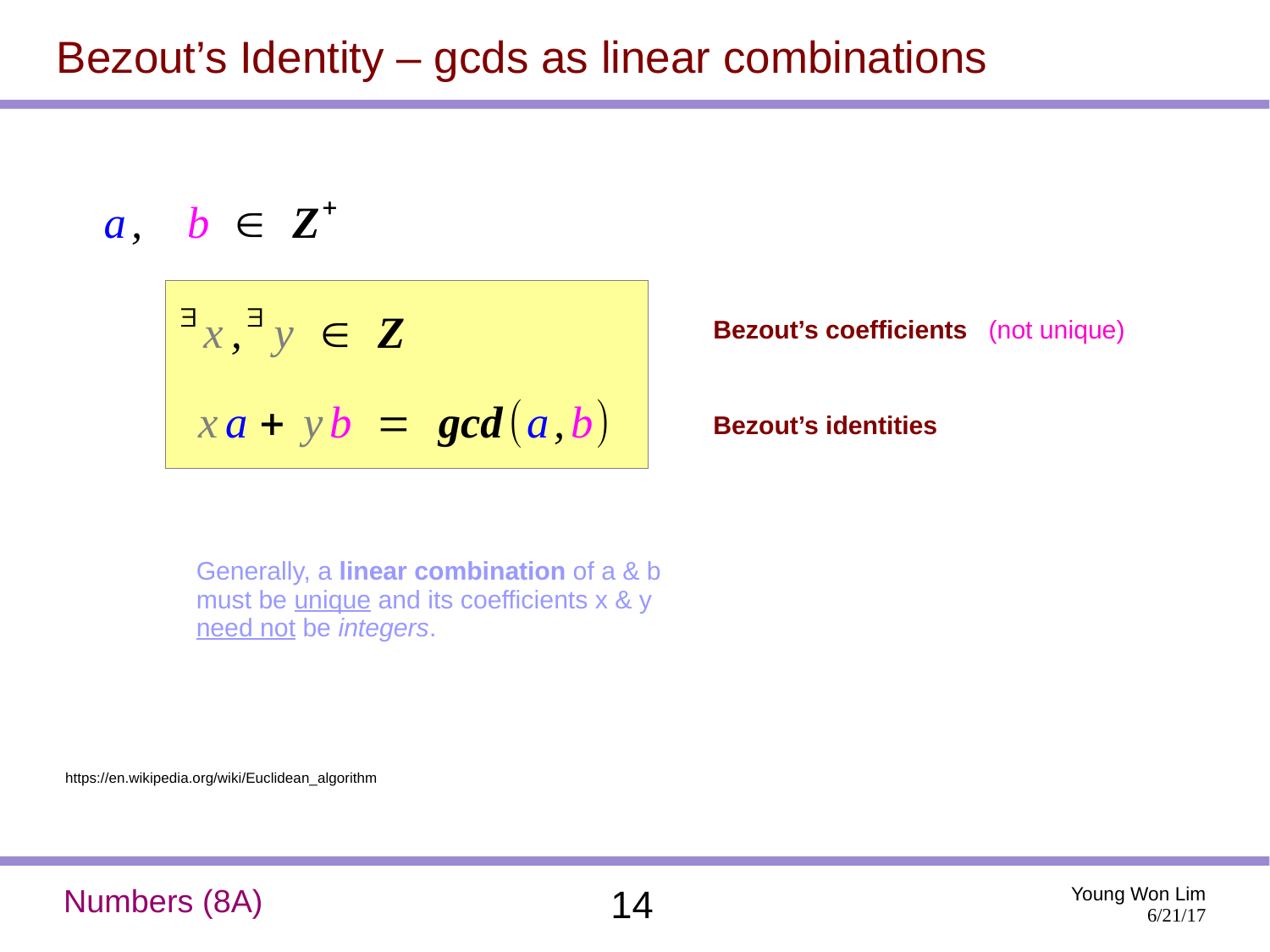#### Pairs of Bézout Coefficients Examples



Generally,  $\times$  &  $\times$  are not unique unless a & b are relatively prime

https://en.wikipedia.org/wiki/B%C3%A9zout%27s\_identity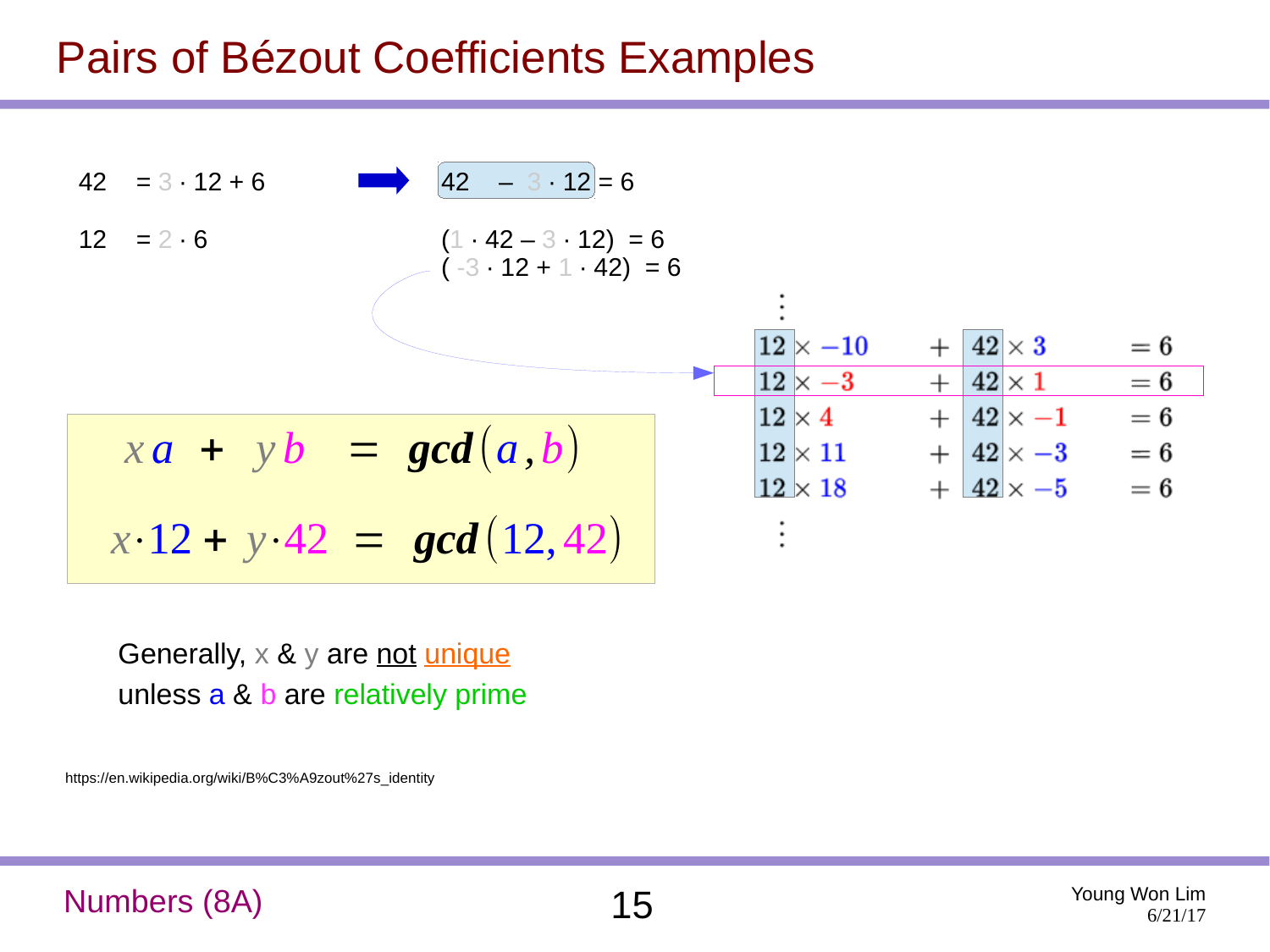#### Pairs of Bézout Coefficients – not unique



| $42/6=7$     | $12/6=2$     |
|--------------|--------------|
| $ -3  <  7 $ | 1  <  2      |
| 4  <  7      | $ -1  <  2 $ |

https://en.wikipedia.org/wiki/B%C3%A9zout%27s\_identity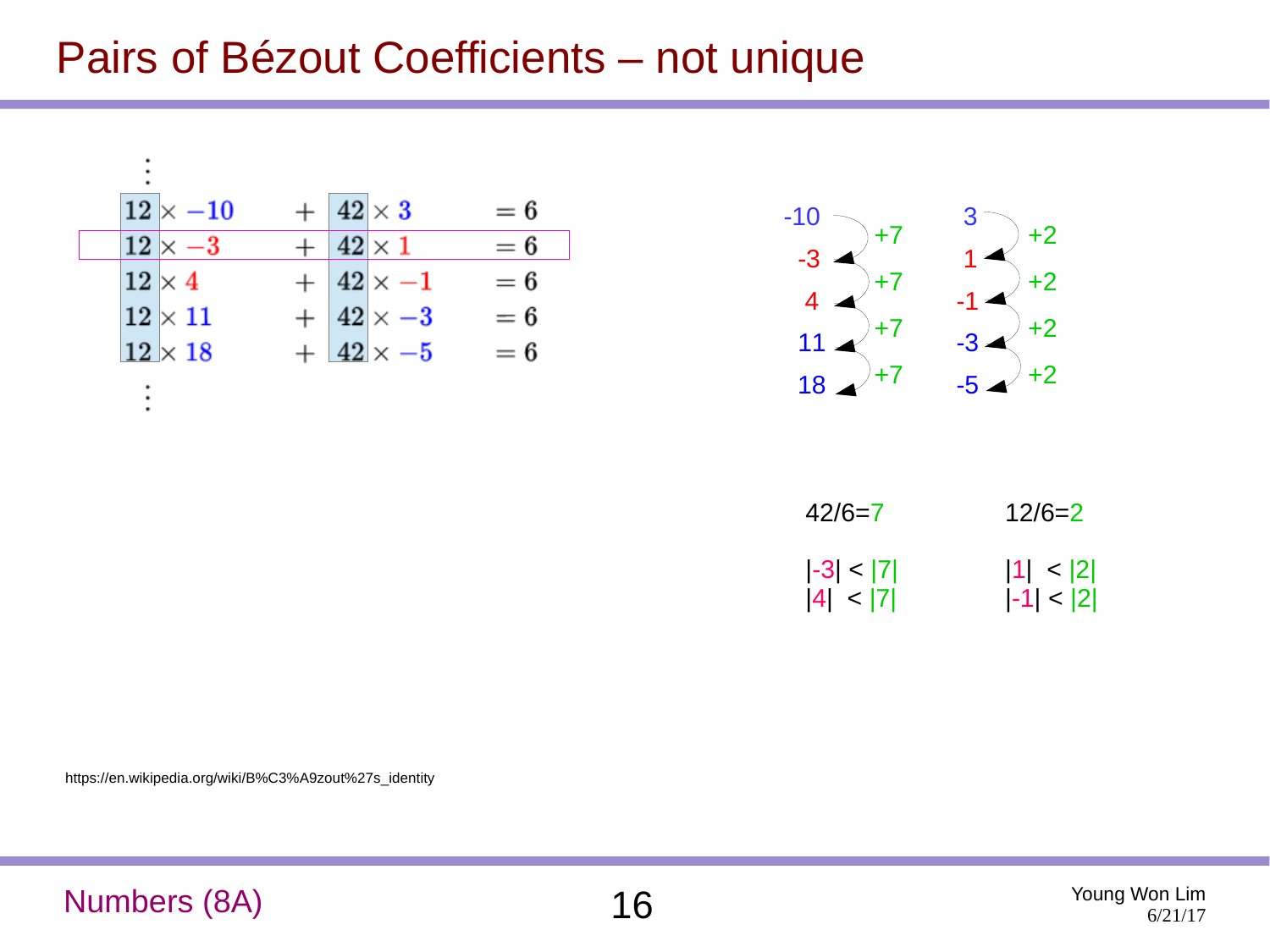### Pairs of Bézout Coefficients – 2 minimal pairs

$$
x\mathbf{a} + y\mathbf{b} = \gcd(a, b)
$$

| $12\times -10$ |  | $ 42  \times 3$    | $=6$  |
|----------------|--|--------------------|-------|
| $12\times -3$  |  | $ 42\times1$       | $= 6$ |
| $12\times 4$   |  | $42\times -1$      | $= 6$ |
| $12\times11$   |  | $42 \times -3$     | $= 6$ |
| $12 \times 18$ |  | $+$ 42 $\times$ -5 | $= 6$ |
|                |  |                    |       |
|                |  |                    |       |
| $42/6=7$       |  | $12/6=2$           |       |

| Among these pairs of Bézout<br>coefficients, exactly two of them satisfy                                      |  |  |  |
|---------------------------------------------------------------------------------------------------------------|--|--|--|
| $ x  \leq \left \frac{b}{\gcd(a,b)}\right  \quad \text{and} \quad  y  \leq \left \frac{a}{\gcd(a,b)}\right ,$ |  |  |  |

https://en.wikipedia.org/wiki/B%C3%A9zout%27s\_identity

|-3| < |7| |4| < |7|  $|1| < |2|$  $|-1| < |2|$ 

The Extended Euclidean Algorithm always produces one of these two minimal pairs.

#### Numbers (8A) 17 Young Won Lim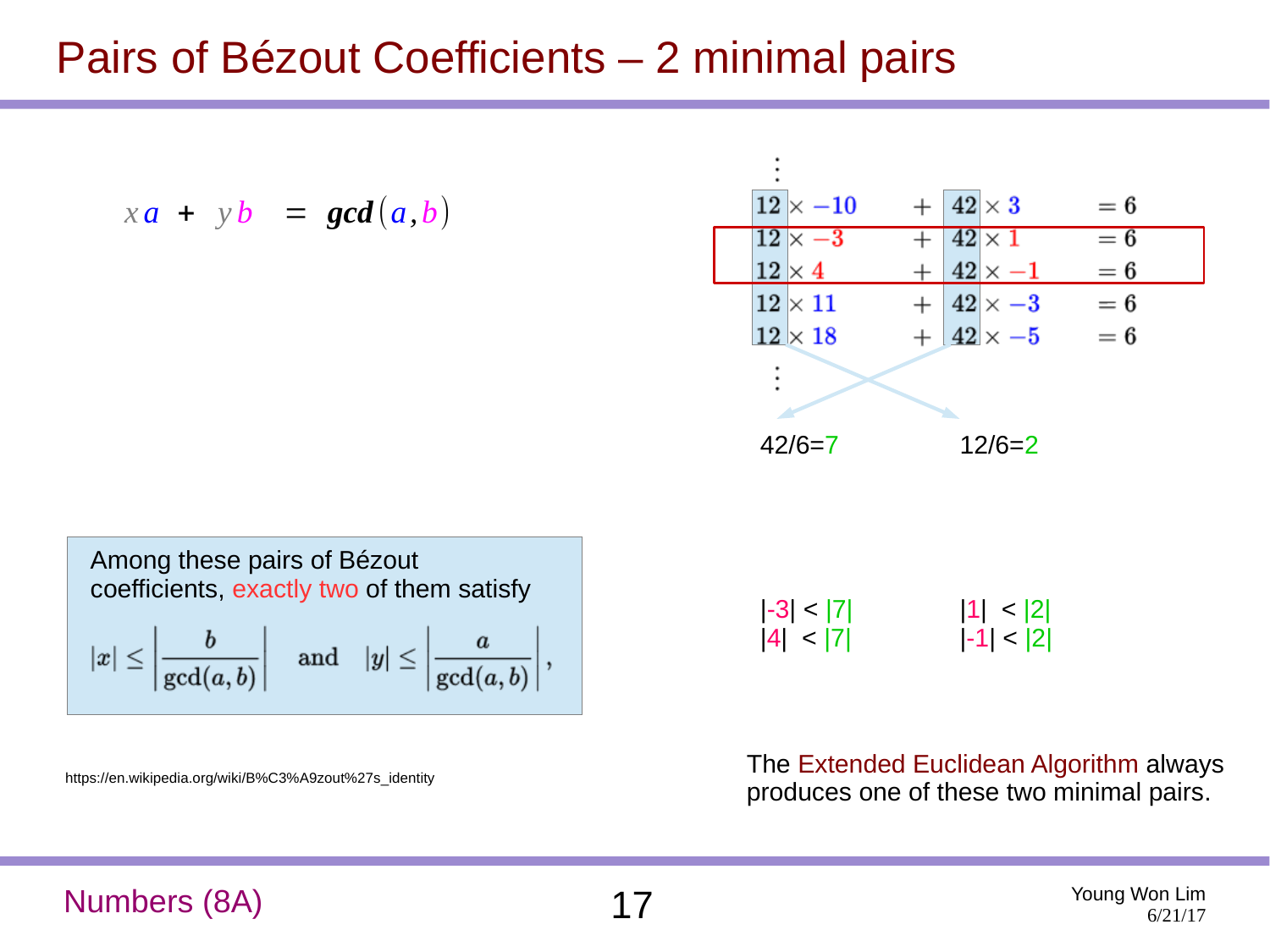#### Pairs of Bézout Coefficients – all pairs

$$
xa + yb = gcd(a,b)
$$

all pairs can be represented in the form  
\n
$$
\left(x + k \frac{b}{\gcd(a, b)}, y - k \frac{a}{\gcd(a, b)}\right),
$$

| $12\times -10$ | $42\times3$        | $=6$  |
|----------------|--------------------|-------|
| $12\times-3$   | $42 \times 1$      | $= 6$ |
| $12\times 4$   | $42 \times -1$     | $= 6$ |
| $12\times11$   | $42 \times -3$     | $= 6$ |
| $12\times18$   | $+$ 42 $\times$ -5 | $= 6$ |
|                |                    |       |
|                |                    |       |
| $42/6=7$       | $12/6=2$           |       |
|                |                    |       |
|                |                    |       |
|                |                    |       |

 $-3 + 7k$  1 + 2k

The Extended Euclidean Algorithm always produces one of these two minimal pairs.

https://en.wikipedia.org/wiki/B%C3%A9zout%27s\_identity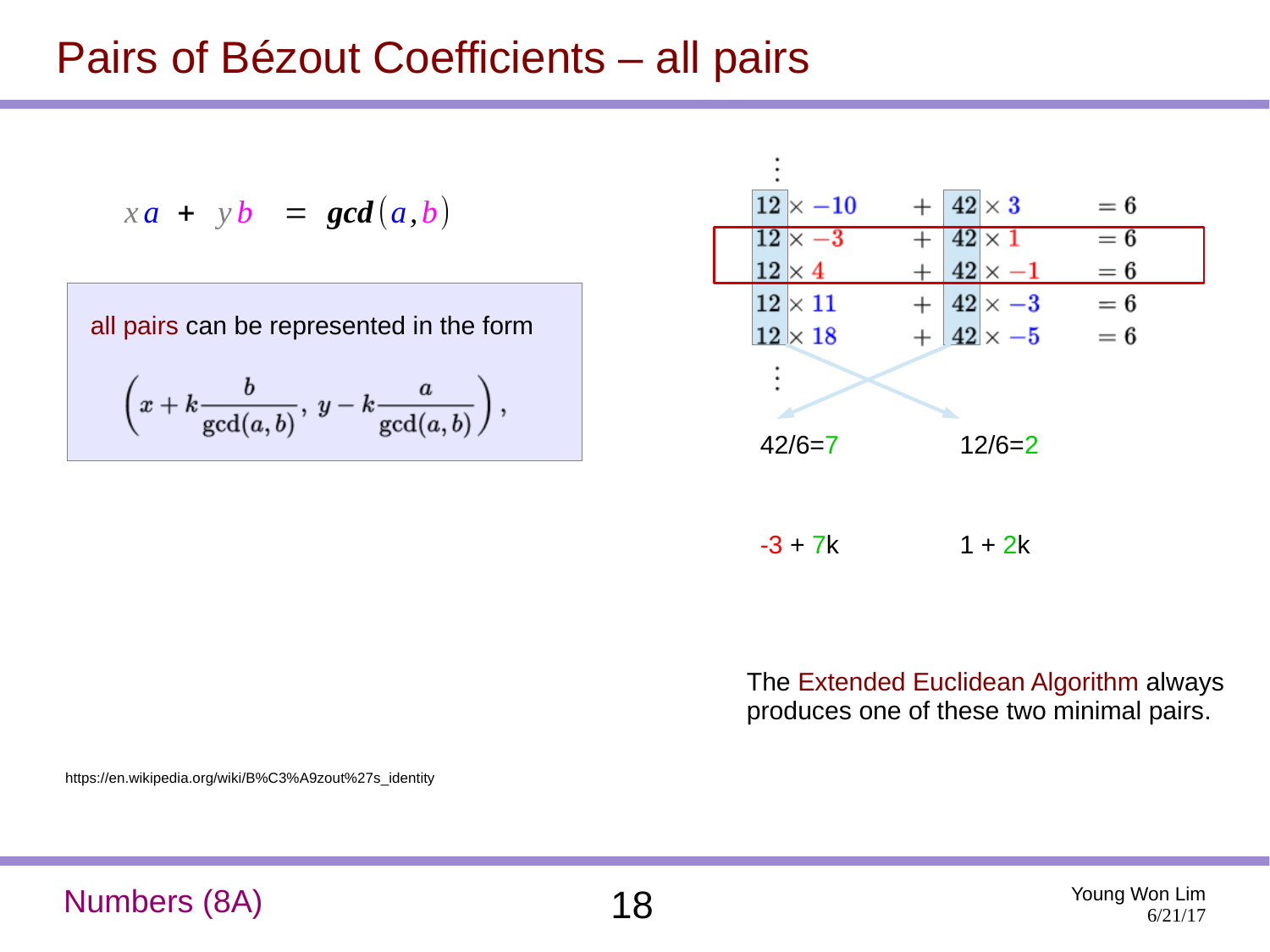#### Extended Euclid Algorithm

| $\bullet$                 | $\bullet$                                          |  |
|---------------------------|----------------------------------------------------|--|
| $r_{i+1}=r_{i-1}-q_i r_i$ | and $0 \leq r_{i+1} <  r_i $ (this defines $q_i$ ) |  |
| $s_{i+1}=s_{i-1}-q_is_i$  |                                                    |  |
|                           |                                                    |  |
| $t_{i+1}=t_{i-1}-q_it_i$  |                                                    |  |

|   | index <i>i</i> quotient $q_{i-1}$ | Remainder $r_i$                               | Si                                            | t,                                                                         |
|---|-----------------------------------|-----------------------------------------------|-----------------------------------------------|----------------------------------------------------------------------------|
| 0 |                                   | 240                                           |                                               | 0                                                                          |
| 1 |                                   | 46                                            | $\Omega$                                      |                                                                            |
| 2 |                                   | $240 \div 46 = 5 \mid 240 - 5 \times 46 = 10$ | $1 - 5 \times 0 = 1$                          | $0 - 5 \times 1 = -5$                                                      |
| 3 | $46 \div 10 = 4$                  |                                               | $46 - 4 \times 10 = 6$ 0 - 4 $\times$ 1 = -4  | $1 - 4 \times -5 = 21$                                                     |
| 4 | $10 \div 6 = 1$                   |                                               | $10 - 1 \times 6 = 4$   $1 - 1 \times -4 = 5$ | $-5 - 1 \times 21 = -26$                                                   |
| 5 | $6 \div 4 = 1$                    |                                               | $6 - 1 \times 4 = 2$   $-4 - 1 \times 5 = -9$ | $21 - 1 \times -26 = 47$                                                   |
| 6 | $4 \div 2 = 2$                    |                                               |                                               | $4 - 2 \times 2 = 0$   5 - 2 $\times$ -9 = 23   -26 - 2 $\times$ 47 = -120 |

Given a & b, the extended Euclid algorithm produce the same coefficients. Uniquely, one is chosen among many possible Bézout's coefficients

https://en.wikipedia.org/wiki/Extended\_Euclidean\_algorithm

#### Numbers (8A) 19 Young Won Lim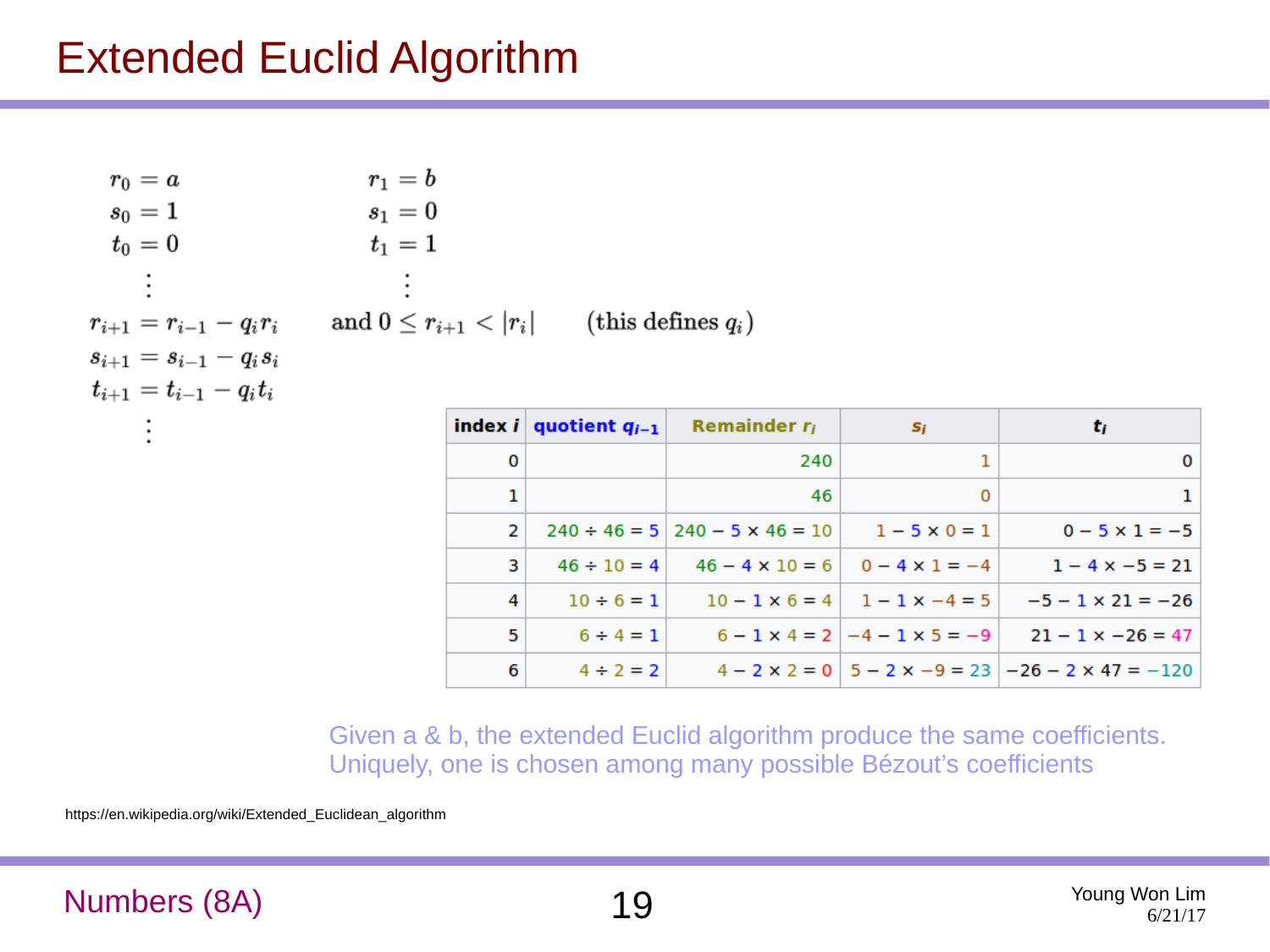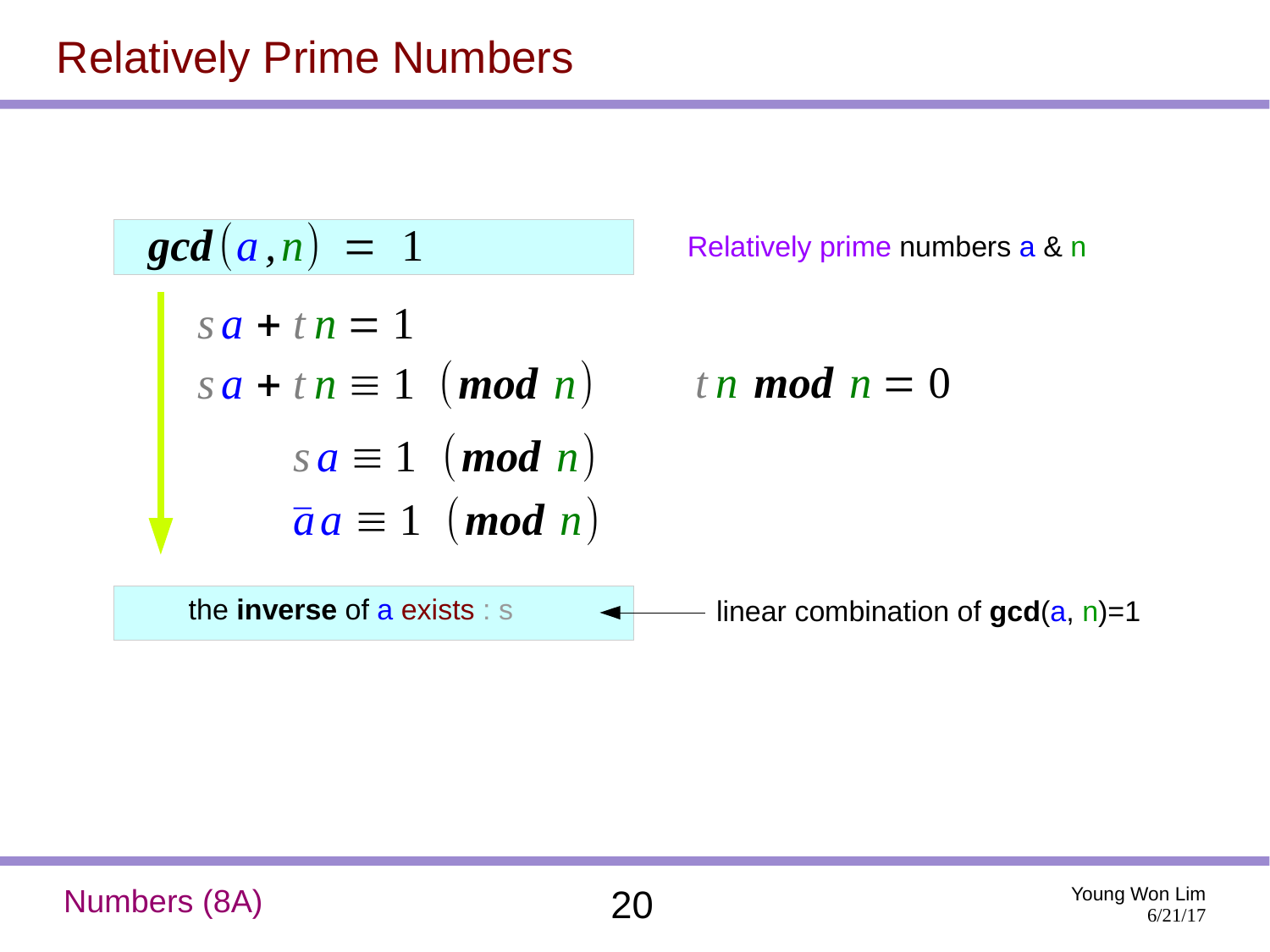# Finding an modulo inverse

Finding an inverse of a modulo n

Relatively prime numbers a & n



$$
\gcd(a,n) = 1
$$

 $sa + t n \equiv 1 \pmod{n}$ 

Numbers (8A) 21 Young Won Lim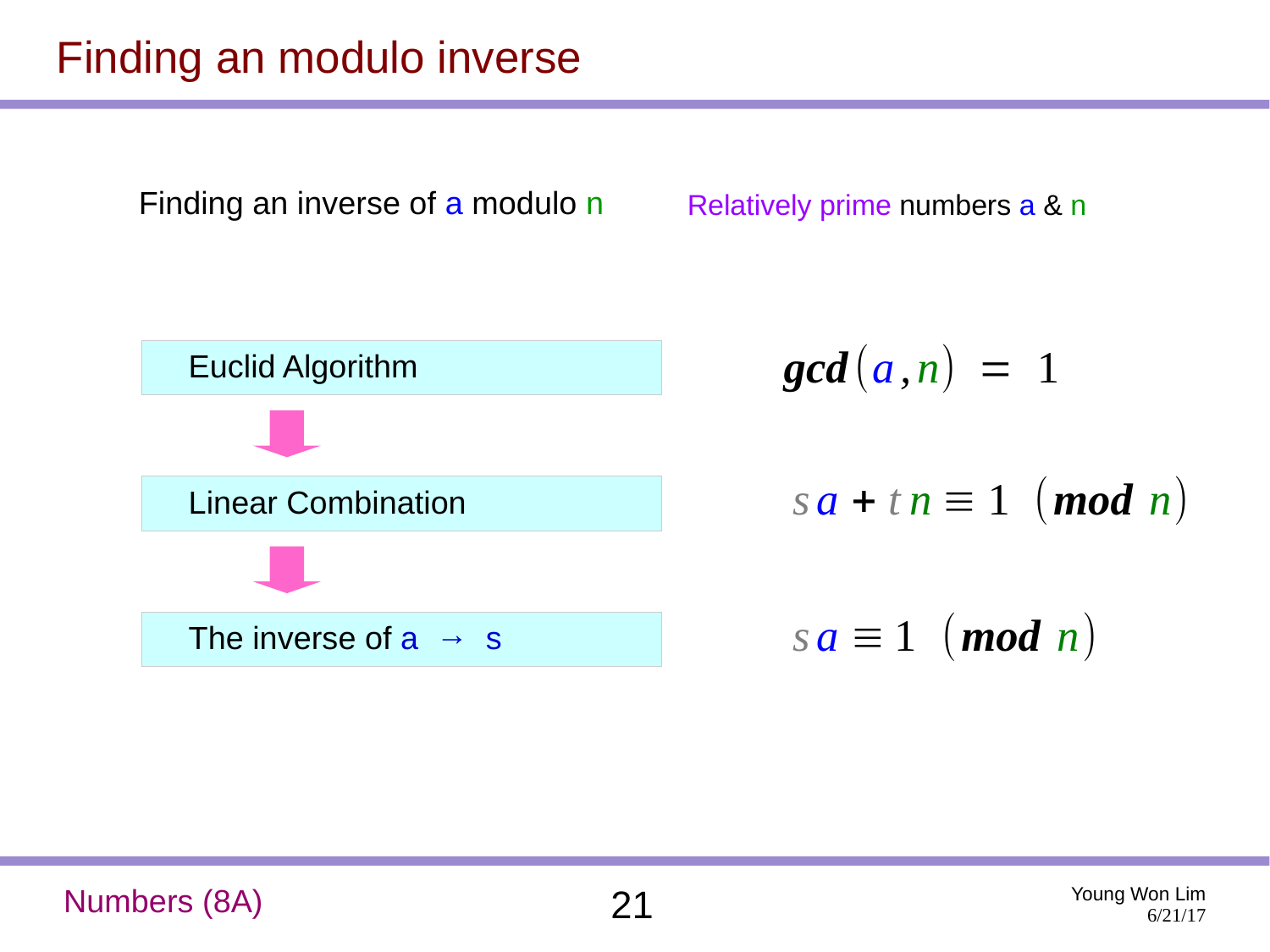# Linear Combination of gcd(101, 4620)=1

| $4620 = 45 \cdot 101 + 75$ |                         | $4620 - 45 \cdot 101 = 75$ 26 101-35 (4620-45 101) = -35 4620+1601 101 |
|----------------------------|-------------------------|------------------------------------------------------------------------|
| $101 = 1 \cdot 75 + 26$    | $101 - 1 \cdot 75 = 26$ | $-9$ 75+26 (101-1 75) = 26 101-35 75                                   |
| $75 = 2 \cdot 26 + 23$     | $75 - 2 \cdot 26 = 23$  | $826 - 9(75 - 226) = -975 + 2626$                                      |
| $26 = 1 \cdot 23 + 3$      | $26 - 1 \cdot 23 = 3$   | $-1$ 23+8 (26-1 23) = 8 26-9 23                                        |
| $23 = 7 \cdot 3 + 2$       | $23 - 7$ $3 = 2$        | $3 - (23 - 73) = -123 + 83$                                            |
| $3 = 1 \cdot 2 + 1$        | $3 - 1 \cdot 2 = 1$     | $3 - 1$ $2 = 1$                                                        |
| 2<br>$= 2 \cdot 1$         |                         |                                                                        |

From Rosen's book

Numbers (8A) 22 Young Won Lim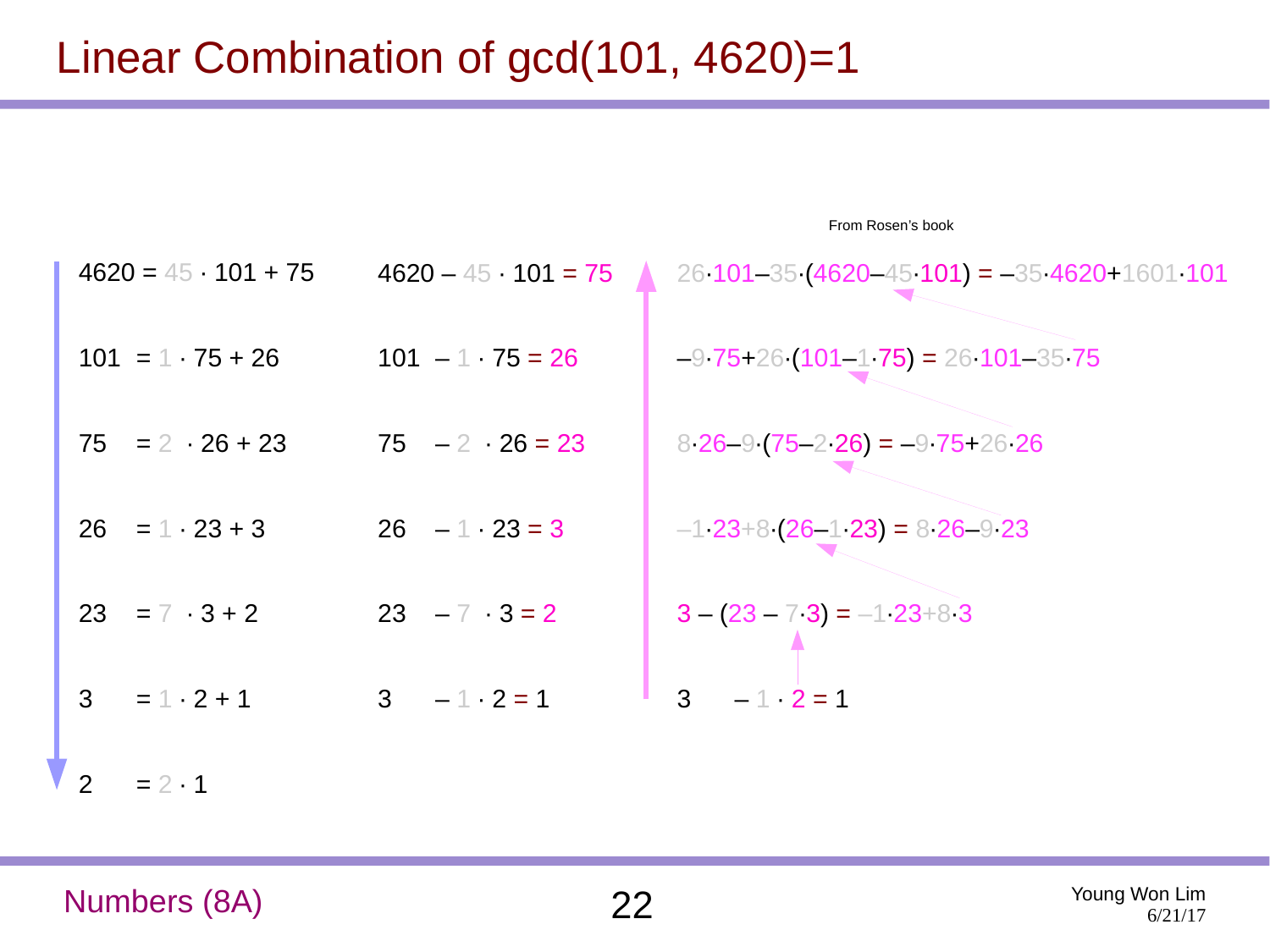$-35.4620 + 1601.101 = 1$ 

 $1601·101 = 1$  (mod 4620)

1601 is an inverse of 101 modulo 4620

 $4620 = 45 \cdot 101 + 75$ 

Numbers (8A) 23 Young Won Lim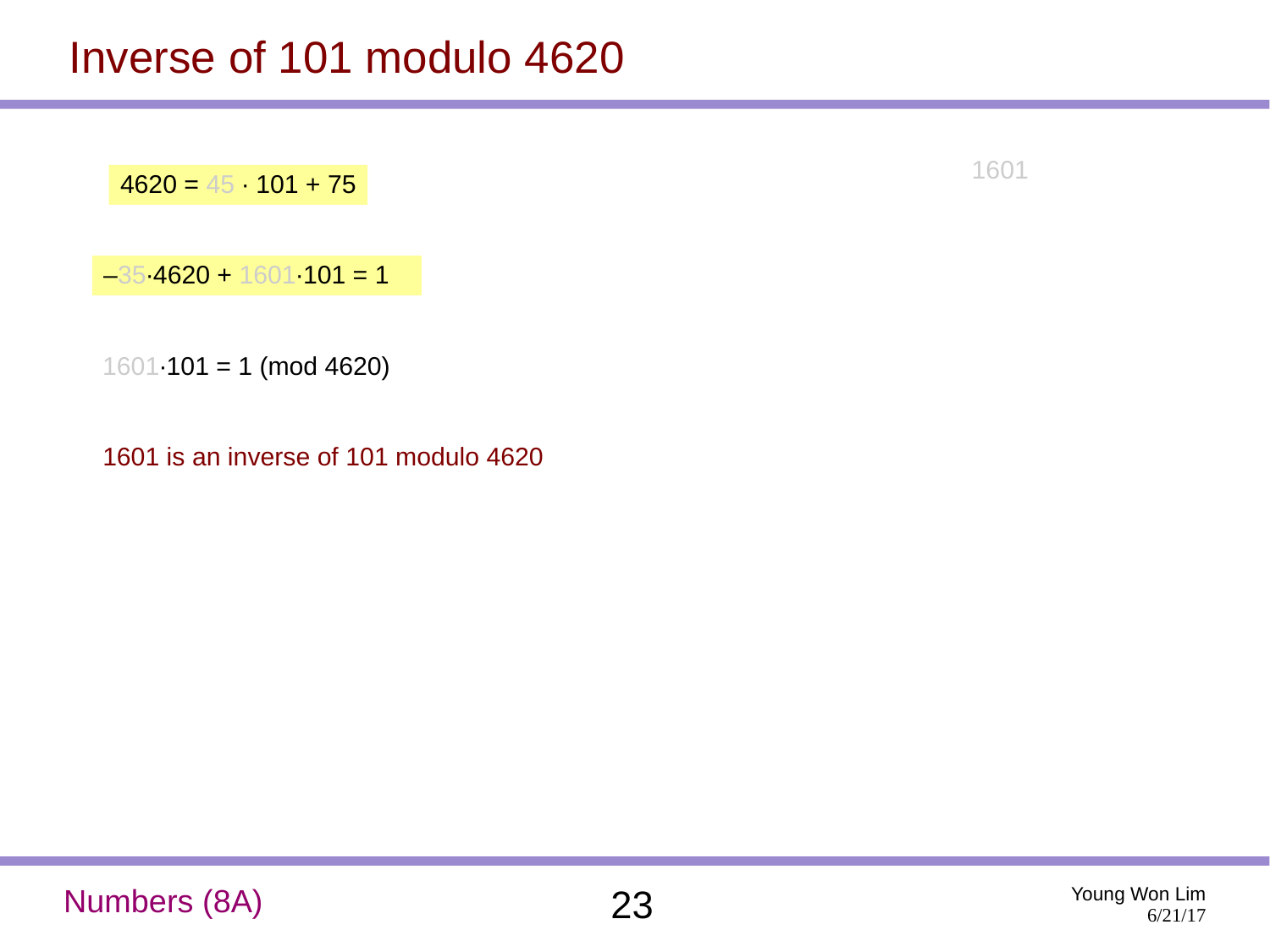#### **Etymology**

Middle English, from Latin congruentia ("agreement"), from congruēns, present active participle of congruō ("meet together, agree").

**Noun: congruence** (plural congruences)

The quality of agreeing or corresponding; being suitable and appropriate.

(mathematics, number theory) A relation between two numbers indicating they give the same remainder when divided by some given number.

(mathematics, geometry) The quality of being isometric roughly, the same measure and shape.

(algebra) More generally: any equivalence relation defined on an algebraic structure which is preserved by operations defined by the structure.

https://en.wiktionary.org/wiki/congruence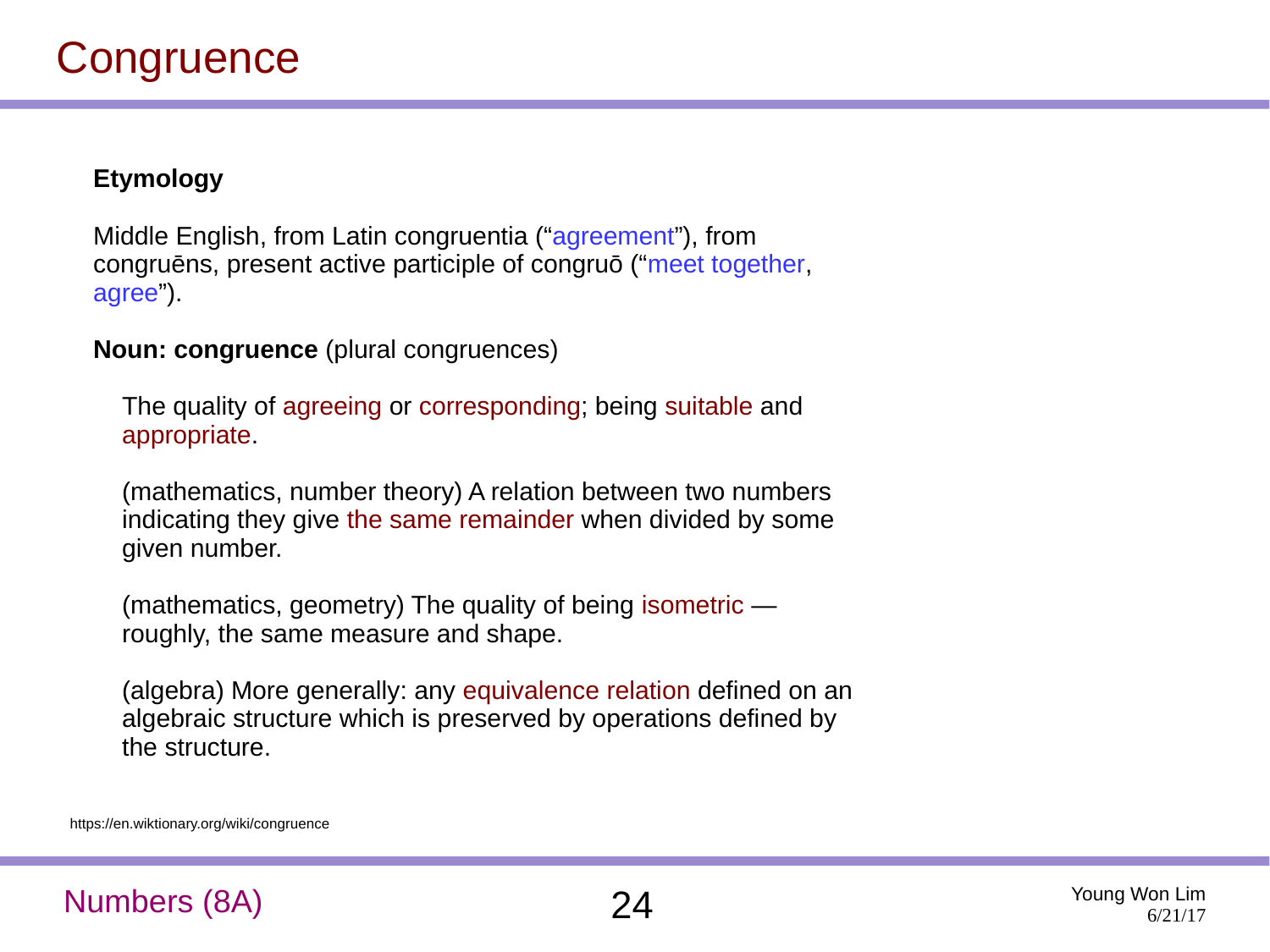#### Congruence in Geometry



https://en.wikipedia.org/wiki/Congruence\_(geometry)

#### Numbers (8A) 25 Young Won Lim

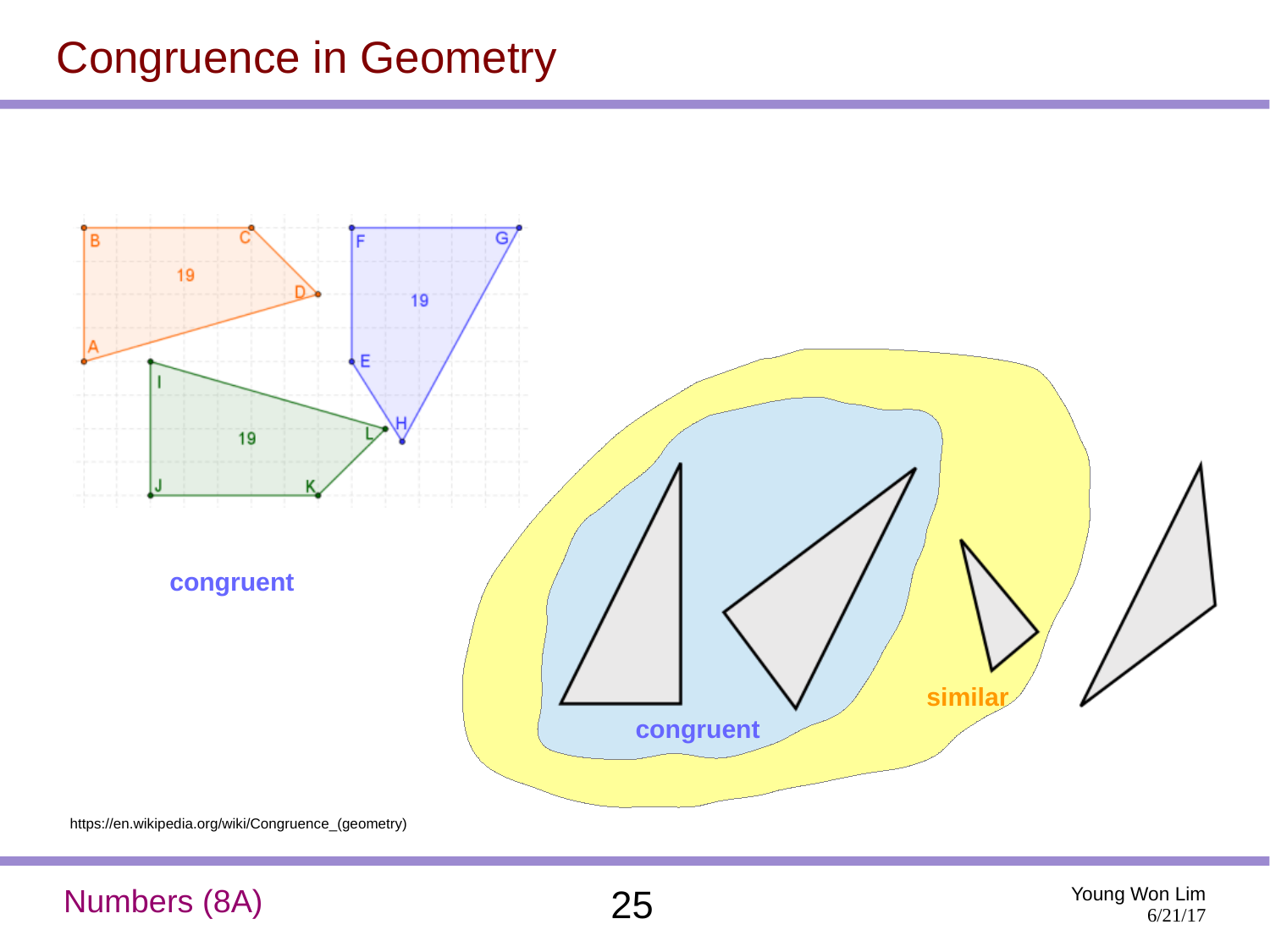#### Congruent modulo n



A remainder is positive (0, .. n-1)

Numbers (8A) 26 Young Won Lim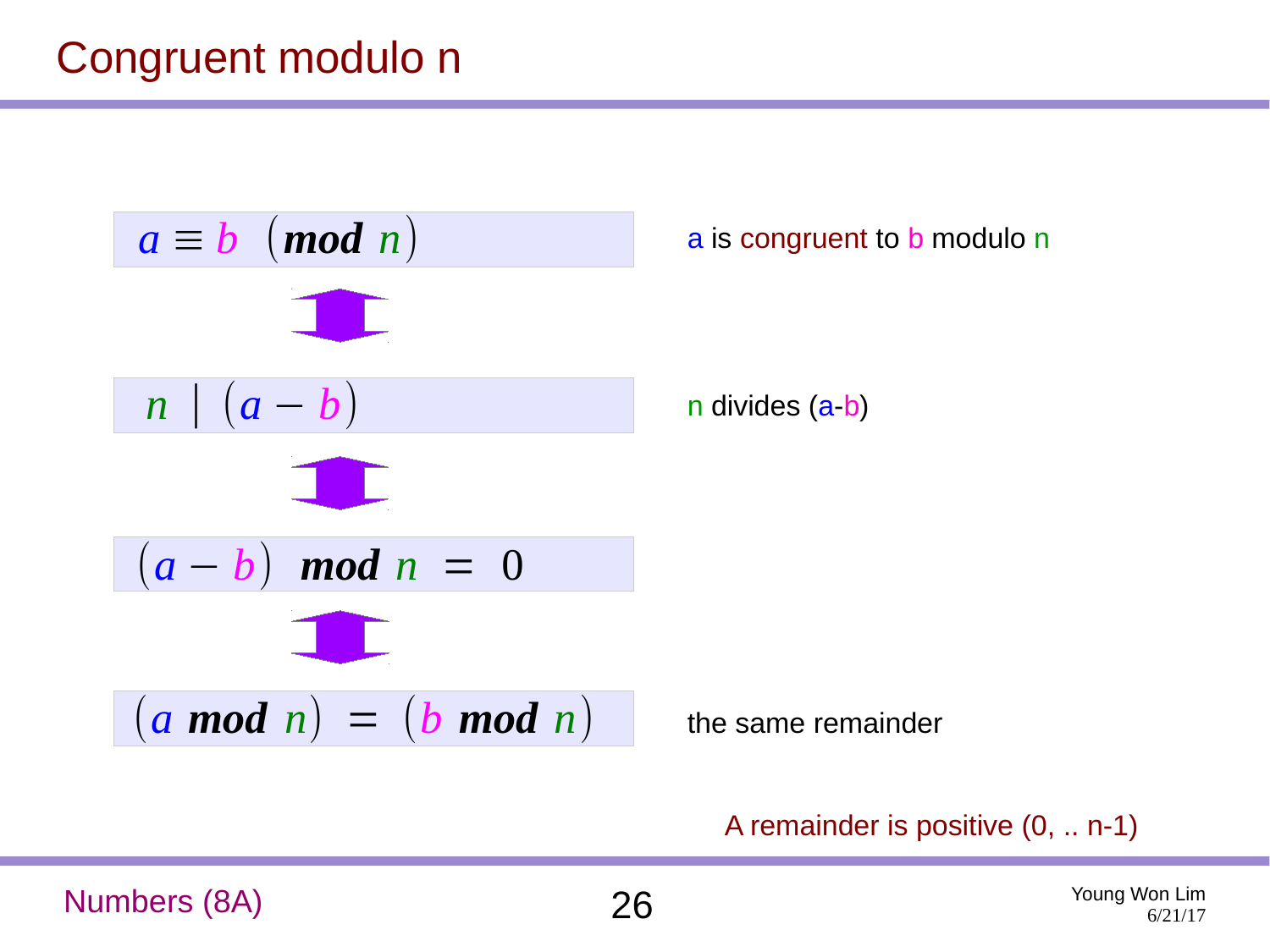#### Congruence Relation

Modular arithmetic can be handled mathematically by introducing a congruence relation on the integers that is compatible with the operations on integers: addition, subtraction, and multiplication. For a positive integer  $n$ , two integers  $a$  and  $b$  are said to be **congruent modulo**  $n$ , written:

$$
a\equiv b\pmod{n},
$$

if their difference  $a - b$  is an integer multiple of n (or n divides  $a - b$ ). The number n is called the modulus of the congruence.

For example,

 $38 \equiv 14 \pmod{12}$ 

because  $38 - 14 = 24$ , which is a multiple of 12.

The same rule holds for negative values:

$$
-8 \equiv 7 \pmod{5}
$$
  
2 \equiv -3 \pmod{5}  
-3 \equiv -8 \pmod{5}.

Equivalently,  $a \equiv b \mod n$  can also be thought of as asserting that the remainders of the division of both  $a$  and  $b$  by  $n$  are the same. For instance:

 $38 \equiv 14 \pmod{12}$ 

because both 38 and 14 have the same remainder 2 when divided by 12. It is also the case that  $38 - 14 = 24$  is an integer multiple of 12, which agrees with the prior definition of the congruence relation.

https://en.wikipedia.org/wiki/Modular\_arithmetic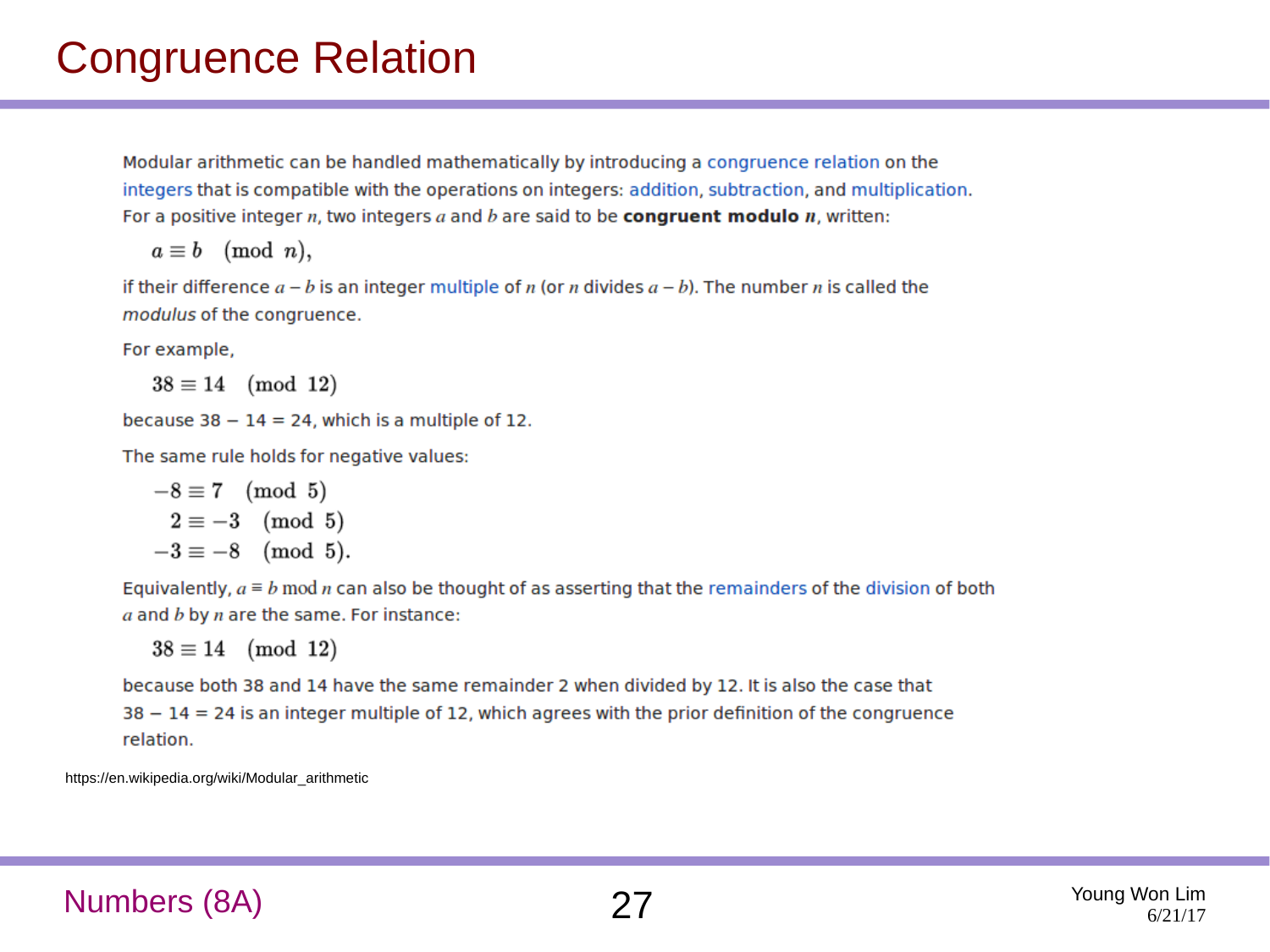# Properties of a Congruence Relation

A remark on the notation: Because it is common to consider several congruence relations for different moduli at the same time, the modulus is incorporated in the notation. In spite of the ternary notation, the congruence relation for a given modulus is binary. This would have been clearer if the notation  $a \equiv_n b$  had been used, instead of the common traditional notation.

The properties that make this relation a congruence relation (respecting addition, subtraction, and multiplication) are the following.

If

$$
a_1 \equiv b_1 \pmod n
$$

and

$$
a_2\equiv b_2\pmod{n},
$$

then:

•  $a_1 + a_2 \equiv b_1 + b_2 \pmod{n}$ •  $a_1 - a_2 \equiv b_1 - b_2 \pmod{n}$ .

The above two properties would still hold if the theory were expanded to include all real numbers, that is if  $a_1, a_2, b_1, b_2, n$  were not necessarily all integers. The next property, however, would fail if these variables were not all integers:

$$
\bullet \ \ a_1a_2\equiv b_1b_2 \pmod{n}.
$$

https://en.wikipedia.org/wiki/Modular\_arithmetic

#### Numbers (8A) 28 Young Won Lim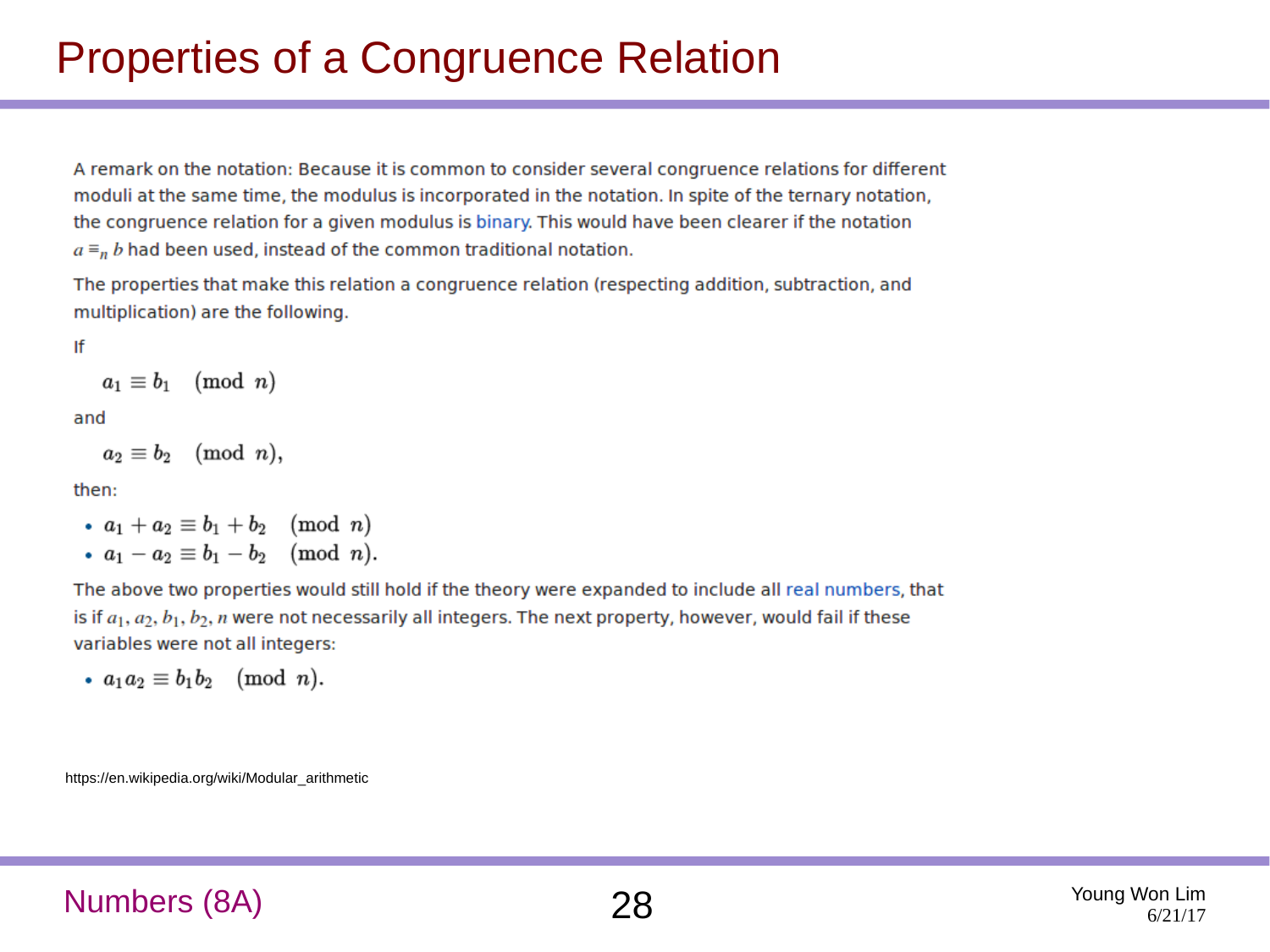#### **Remainders**

The notion of modular arithmetic is related to that of the remainder in Euclidean division. The operation of finding the remainder is sometimes referred to as the modulo operation, and denoted with "mod" used as an infix operator. For example, the remainder of the division of 14 by 12 is denoted by 14 mod 12; as this remainder is 2, we have 14 mod  $12 = 2$ .

The congruence, indicated by "=" followed by "mod" between parentheses, means that the operator "mod", applied to both members, gives the same result. That is

$$
A\equiv B\pmod n
$$

is equivalent to

A mod  $n = B$  mod n.

The fundamental property of multiplication in modular arithmetic may thus be written

 $(a \mod n)(b \mod n) \equiv ab \pmod{n},$ 

or, equivalently,

 $((a \mod n)(b \mod n)) \mod n = (ab) \mod n.$ 

https://en.wikipedia.org/wiki/Modular\_arithmetic

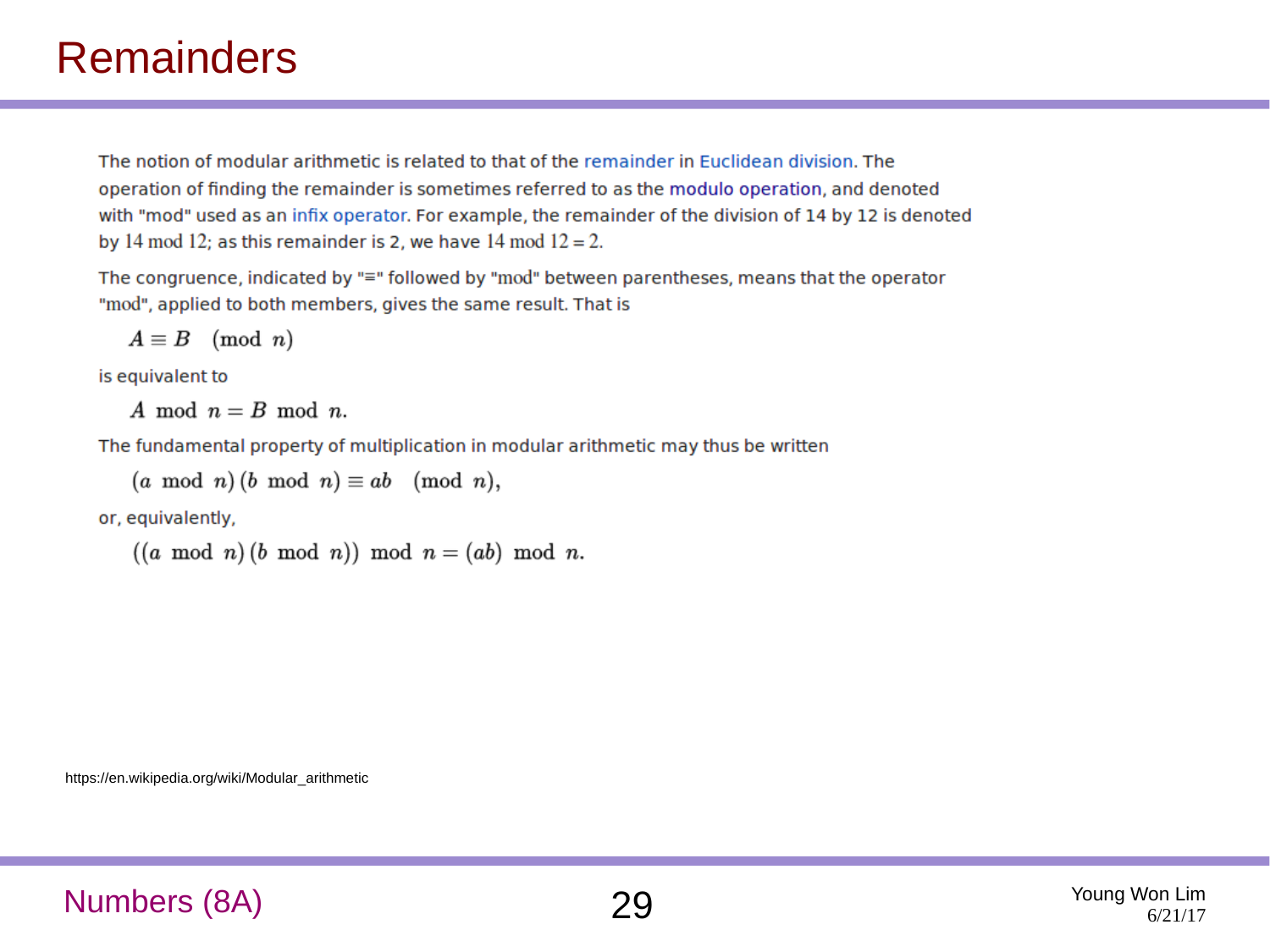### Linear Congruence Problems

$$
ax \equiv b \pmod{n}
$$

*find*  $x = ?$ 

*a x* ≡ *b* (*mod n*) A linear congruence

$$
ax = b
$$
  
find  $x = ?$ 

**A** linear equation

#### A remainder is positive (0, .. n-1)

Numbers (8A) 30 Young Won Lim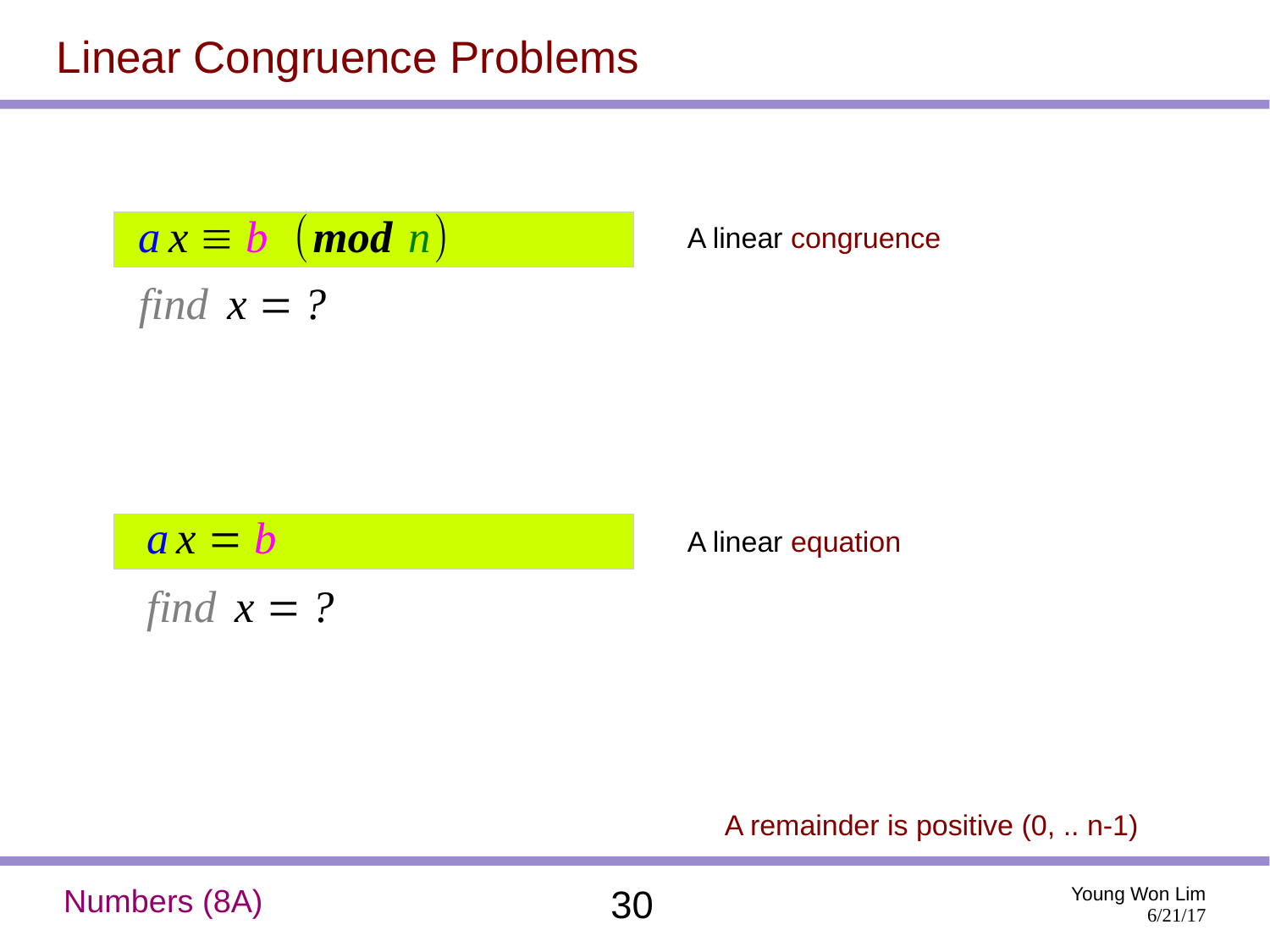# Modular Multiplicative Inverse



#### A linear equation

$$
ax = b
$$
  
\n
$$
a^{-1}ax = a^{-1}b
$$
  
\n
$$
a = a^{-1}b
$$
  
\n
$$
a = a^{-1}b
$$

#### A remainder is positive (0, .. n-1)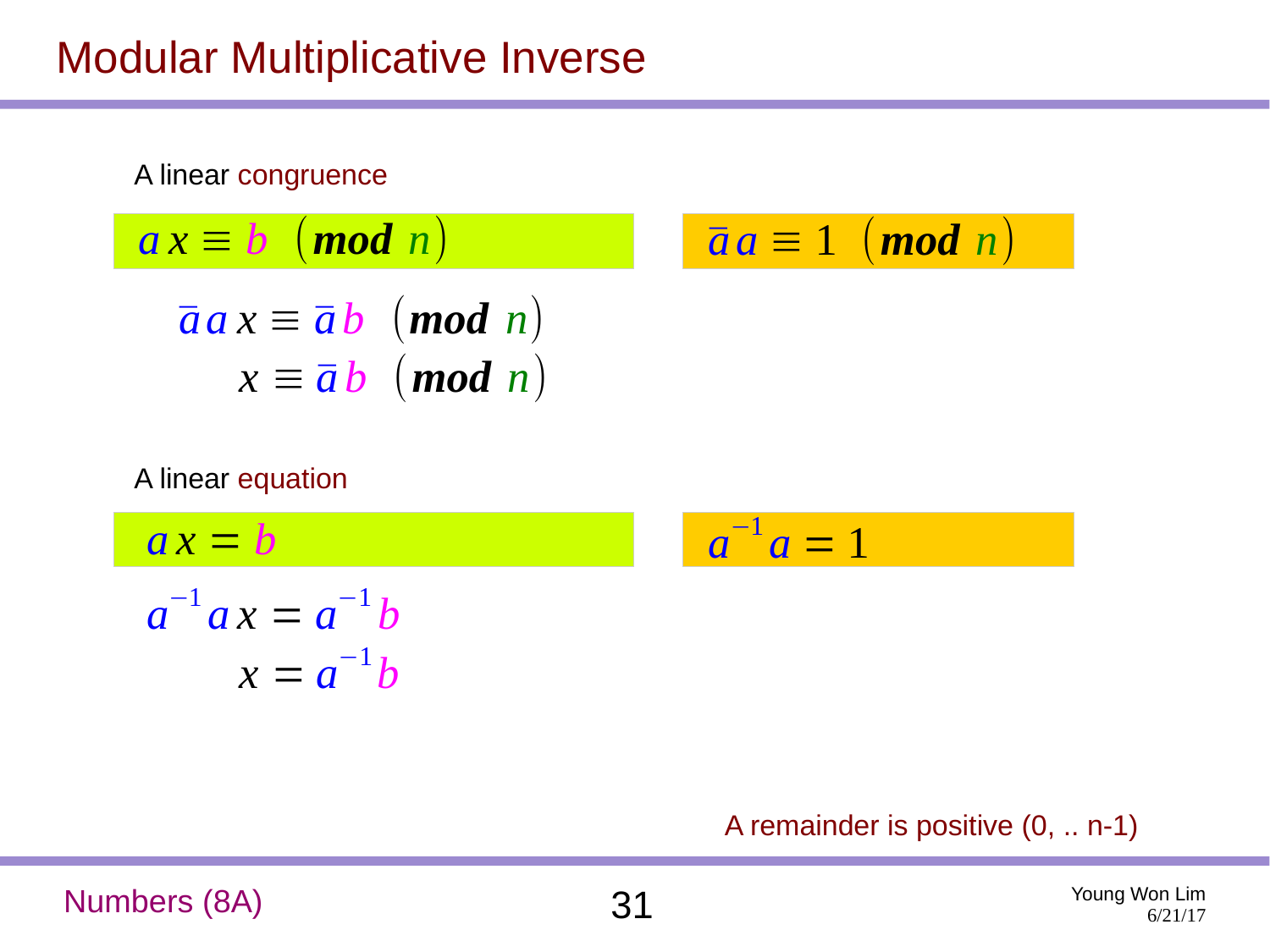#### Chinese Remainder Theorem



https://en.wikipedia.org/wiki/Chinese\_remainder\_theorem

$$
x \equiv 2 \pmod{3}
$$
 and  

$$
x \equiv 3 \pmod{5}
$$

$$
x \equiv 2 \pmod{7}
$$

Sunzi's original formulation: x ≡ 2 (mod 3)  $\equiv$  3 (mod 5)  $\equiv$  2 (mod 7) with the solution  $x = 23 + 105k$  where  $k \in \mathbb{Z}$ 

#### Numbers (8A) 32 Young Won Lim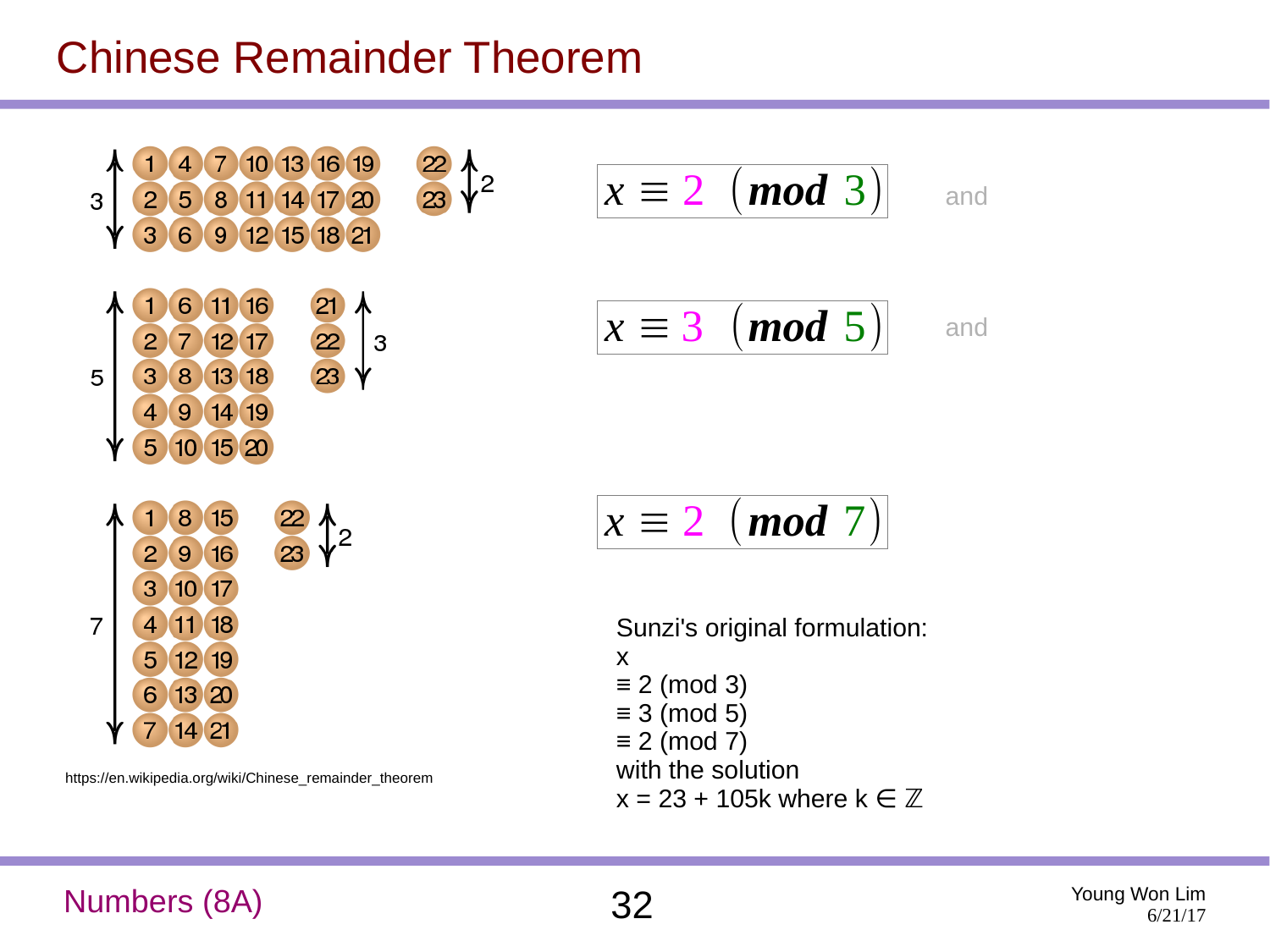#### Chinese Remainder Theorem



$$
x \equiv b \pmod{m_1 m_2 \cdots m_n}
$$

*has a unique solution*

https://en.wikipedia.org/wiki/Chinese\_remainder\_theorem

#### Numbers (8A) 33 Young Won Lim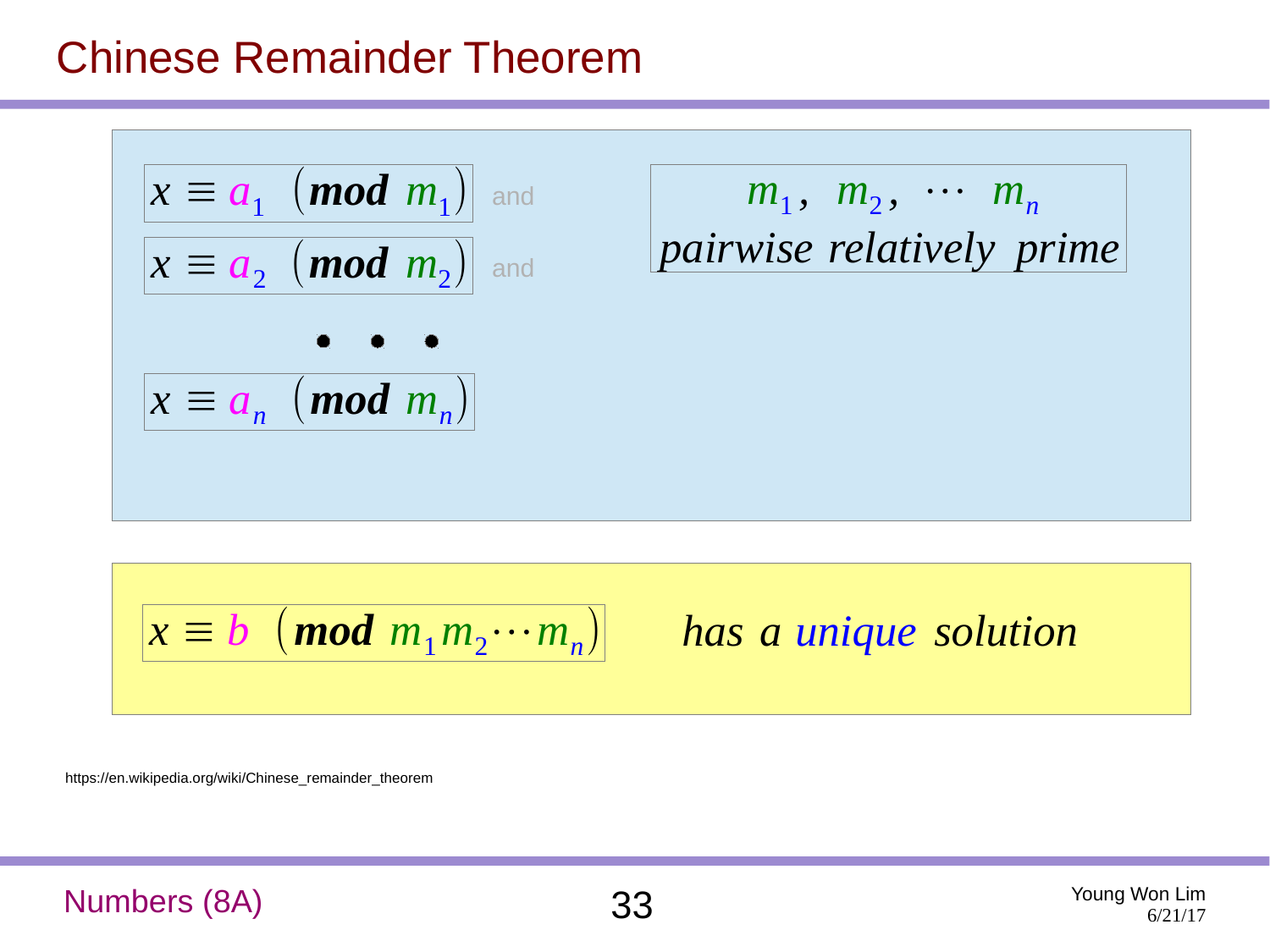# $m_{i}^{\phantom{\dag}},$  m, and M $_{i}^{\phantom{\dag}}$

| $x \equiv 2 \pmod{3}$   $m_1 = 3$ |  | $\left  \right $ $M_1 = m/m_1 = 3.5.7/3 = 35$                                        |
|-----------------------------------|--|--------------------------------------------------------------------------------------|
|                                   |  | $x \equiv 3 \pmod{5}$   $m_2 = 5$   $m = 3.5.7 = 105$   $M_2 = m/m_2 = 3.5.7/5 = 21$ |
| $x \equiv 2 \pmod{7}$   $m_3 = 7$ |  | $M_3 = m/m_3 = 3.5.7/7 = 15$                                                         |

| $x \equiv a_1 \pmod{m_1}$     |
|-------------------------------|
| $x \equiv a_{2} \pmod{m_{2}}$ |
| $x \equiv a_{3} \pmod{m_{3}}$ |

|                   | $M_1 = m/m_1 = m_2 m_3$ |
|-------------------|-------------------------|
| $m = m_1 m_2 m_3$ | $M_2 = m/m_2 = m_1 m_3$ |
|                   | $M_3 = m/m_3 = m_1 m_2$ |

$$
M_1 \text{ mod } m_2 = M_1 \text{ mod } m_3 = 0
$$
  
\n $M_2 \text{ mod } m_1 = M_2 \text{ mod } m_3 = 0$   
\n $M_3 \text{ mod } m_1 = M_3 \text{ mod } m_2 = 0$ 

$$
M_i \text{ mod } m_j = M_j \text{ mod } m_i = 0
$$
  
for  $i \neq j$ 

Numbers (8A) 34 Young Won Lim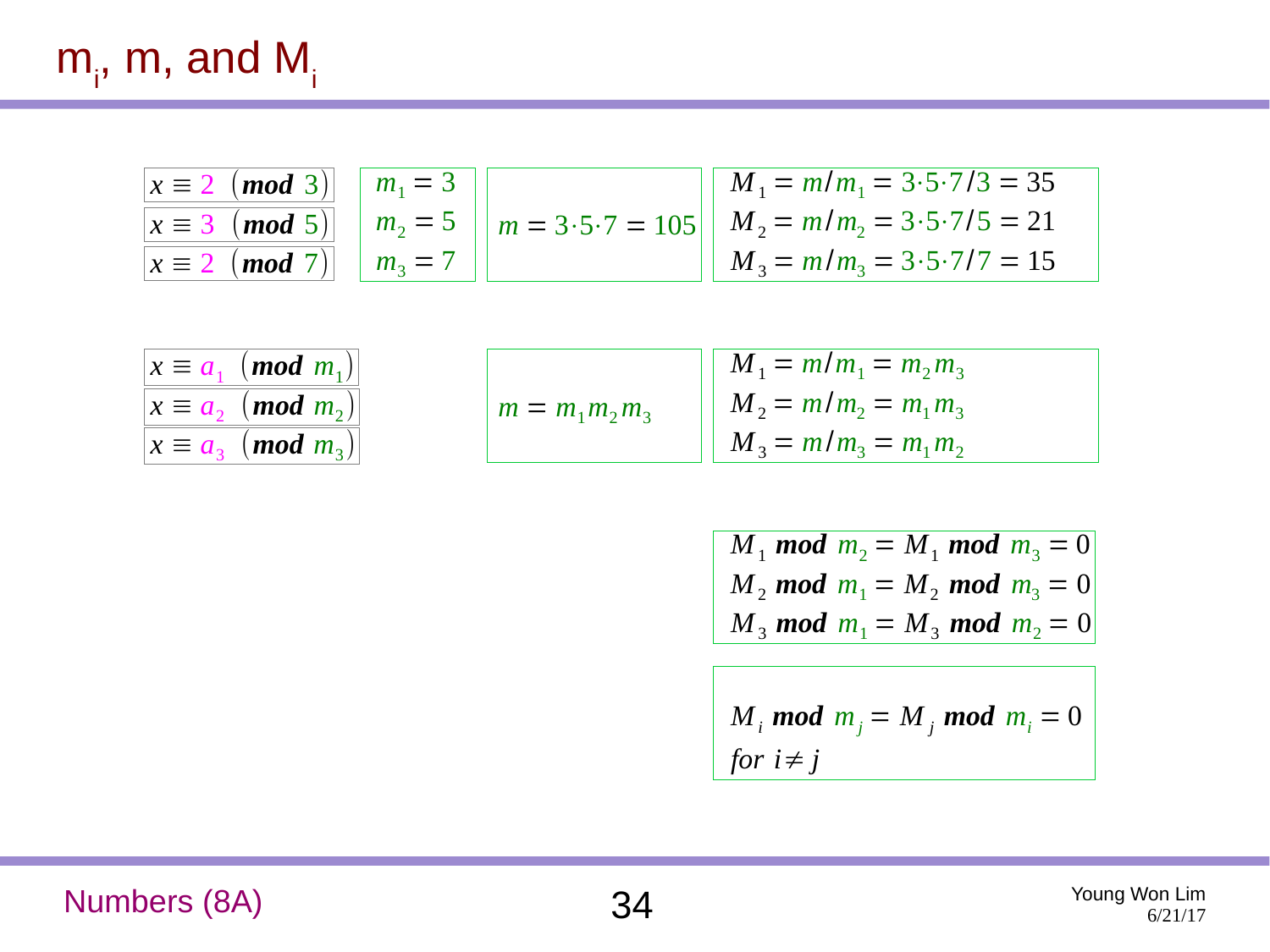$m_1$ ,  $m_2$ ,  $m_3$ : pairwise relatively coprime

| $gcd(M_1, m_1) = 1$ | $M_1 \cdot y_1 = 1$ | $mod m_1$   | $y_1$ : the inverse of $M_1$ | $m_2 m_3$ |
|---------------------|---------------------|-------------|------------------------------|-----------|
| $gcd(M_2, m_2) = 1$ | $M_2 \cdot y_2 = 1$ | $(mod m_2)$ | $y_2$ : the inverse of $M_2$ | $m_1 m_3$ |
| $gcd(M_3, m_3) = 1$ | $M_3 \cdot y_3 = 1$ | $(mod m_3)$ | $y_3$ : the inverse of $M_3$ | $m_1 m_2$ |

| \n $M_1 \cdot y_1 = 1$ (mod $m_1$ )<br>\n $M_2 \cdot y_2 = 0$ (mod $m_1$ )<br>\n $M_3 \cdot y_3 = 0$ (mod $m_1$ )<br>\n $M_3 \cdot y_4 = 0$ (mod $m_2$ )<br>\n $M_1 \cdot y_1 = 0$ (mod $m_3$ )<br>\n $M_2 \cdot y_2 = 1$ (mod $m_2$ )<br>\n $M_3 \cdot y_3 = 0$ (mod $m_3$ )<br>\n $M_3 \cdot y_4 = 0$ (mod $m_3$ )<br>\n $M_3 \cdot y_5 = 1$ (mod $m_3$ )<br>\n $M_1 \cdot y_1 = 0$ (mod $m_3$ )<br>\n $M_2 \cdot y_2 = 0$ (mod $m_3$ )<br>\n $M_3 \cdot y_3 = 1$ (mod $m_3$ )<br>\n $M_1 \cdot y_4 = 0$ (mod $m_4$ )<br>\n $M_2 \cdot y_5 = 0$ (mod $m_5$ )<br>\n $M_3 \cdot y_6 = 1$ (mod $m_3$ )<br>\n $M_1 \cdot y_7 = 0$ (mod $m_7$ )<br>\n $M_2 \cdot y_8 = 0$ (mod $m_7$ )<br>\n $M_3 \cdot y_9 = 0$ (mod $m_8$ )<br>\n $M_3 \cdot y_9 = 0$ (mod $m_9$ )<br>\n $M_3 \cdot y_9 = 0$ (mod $m_1$ )<br>\n $M_3 \cdot y_9 = 0$ (mod $m_1$ )<br>\n $M_3 \cdot y_9 = 0$ (mod $m_1$ )<br>\n $M_3 \cdot y_9 = 0$ (mod $m_1$ )<br>\n $M_3 \cdot y_9 = 0$ (mod $m_1$ )<br>\n $M_3 \cdot y_9 = 0$ (mod $m_1$ )<br>\n $M$ |
|-----------------------------------------------------------------------------------------------------------------------------------------------------------------------------------------------------------------------------------------------------------------------------------------------------------------------------------------------------------------------------------------------------------------------------------------------------------------------------------------------------------------------------------------------------------------------------------------------------------------------------------------------------------------------------------------------------------------------------------------------------------------------------------------------------------------------------------------------------------------------------------------------------------------------------------------------------------------------------------------------------------------------|
|-----------------------------------------------------------------------------------------------------------------------------------------------------------------------------------------------------------------------------------------------------------------------------------------------------------------------------------------------------------------------------------------------------------------------------------------------------------------------------------------------------------------------------------------------------------------------------------------------------------------------------------------------------------------------------------------------------------------------------------------------------------------------------------------------------------------------------------------------------------------------------------------------------------------------------------------------------------------------------------------------------------------------|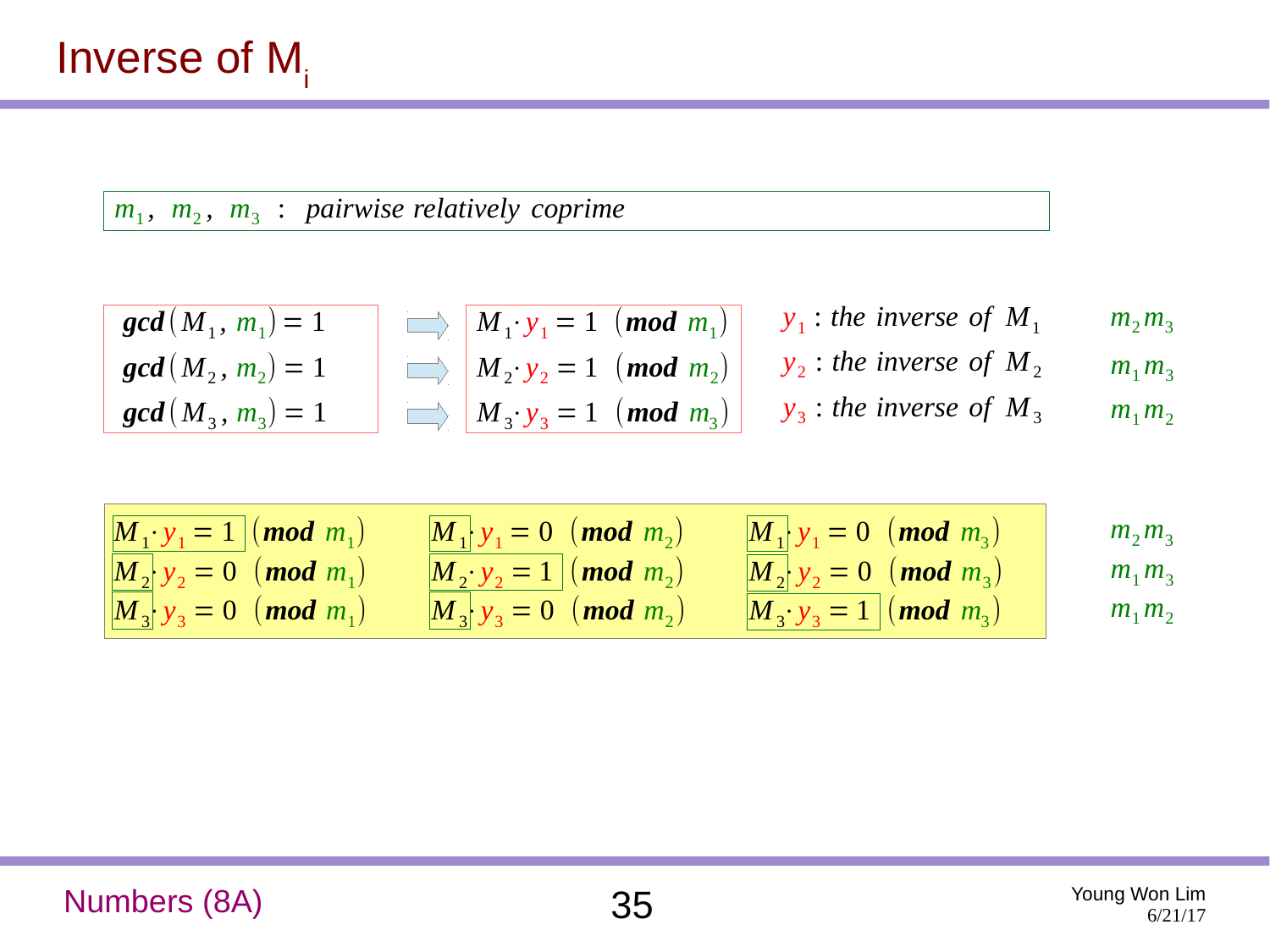# Sum of  $a_iM_iy_i$

| $a_1$ $M_1 \cdot y_1 = 1$ ( <b>mod</b> $m_1$ )  | $ M_1 \cdot y_1 = 0 \pmod{m_2}$ | $M_1 \cdot y_1 = 0 \pmod{m_3}$  |
|-------------------------------------------------|---------------------------------|---------------------------------|
| $a_2 \left(M_2 \cdot y_2 = 0 \right) (mod m_1)$ | $M_2 \cdot y_2 = 1 \pmod{m_2}$  | $M_2 \cdot y_2 = 0 \pmod{m_3}$  |
| $a_3$ $M_3 \cdot y_3 = 0$ ( <b>mod</b> $m_1$ )  | $M_3 \cdot y_3 = 0 \pmod{m_2}$  | $ M_3 \cdot y_3 = 1 \pmod{m_3}$ |

$$
\begin{array}{c|c|c|c|c|c|c|c|c} a_1 M_1 \cdot y_1 &=& a_1 \pmod{m_1} & a_1 M_1 \cdot y_1 &=& 0 \pmod{m_2} & a_1 M_1 \cdot y_1 &=& 0 \pmod{m_3} \\ a_2 M_2 \cdot y_2 &=& 0 \pmod{m_1} & a_2 M_2 \cdot y_2 &=& a_2 \pmod{m_2} & a_2 M_2 \cdot y_2 &=& 0 \pmod{m_3} \\ a_3 M_3 \cdot y_3 &=& 0 \pmod{m_1} & a_3 M_3 \cdot y_3 &=& 0 \pmod{m_2} & a_3 M_3 \cdot y_3 &=& a_3 \pmod{m_3} \end{array}
$$

$$
\frac{a_1 M_1 \cdot y_1 + a_2 M_2 \cdot y_2 + a_3 M_3 \cdot y_3}{a_1 M_1 \cdot y_1 + a_2 M_2 \cdot y_2 + a_3 M_3 \cdot y_3} = \frac{a_1 M_1 \cdot y_1}{a_2 M_2 \cdot y_2} = \frac{a_2 M_2 \cdot y_2}{a_2 M_2 \cdot y_2} = \frac{a_2 M_2 \cdot y_2}{a_3 M_3 \cdot y_3} = \frac{a_1 M_1 \cdot y_1}{a_3 M_3 \cdot y_3} = \frac{a_2 M_2 \cdot y_2}{a_3 M_3 \cdot y_3} = \frac{a_3 M_3 \cdot y_3}{a_3 M_3 \cdot y_3} = \frac{a_1 M_1 \cdot y_1}{a_3 M_3 \cdot y_3} = \frac{a_2 M_2 \cdot y_2}{a_3 M_3 \cdot y_3} = \frac{a_3 M_3 \cdot y_3}{a_3 M_3 \cdot y_3} = \frac{a_1 M_1 \cdot y_1}{a_3 M_3 \cdot y_3} = \frac{a_1 M_1 \cdot y_1}{a_3 M_3 \cdot y_3} = \frac{a_1 M_1 \cdot y_1}{a_3 M_3 \cdot y_3} = \frac{a_1 M_1 \cdot y_1}{a_3 M_3 \cdot y_3} = \frac{a_1 M_1 \cdot y_1}{a_3 M_3 \cdot y_3} = \frac{a_1 M_1 \cdot y_1}{a_3 M_3 \cdot y_3} = \frac{a_1 M_1 \cdot y_1}{a_3 M_3 \cdot y_3} = \frac{a_1 M_1 \cdot y_1}{a_3 M_3 \cdot y_3} = \frac{a_1 M_1 \cdot y_1}{a_3 M_3 \cdot y_3} = \frac{a_1 M_1 \cdot y_1}{a_3 M_3 \cdot y_3} = \frac{a_1 M_1 \cdot y_1}{a_3 M_3 \cdot y_3} = \frac{a_1 M_1 \cdot y_1}{a_3 M_3 \cdot y_3} = \frac{a_1 M_1 \cdot y_1}{a_3 M_3 \cdot y_3} = \frac{a_1 M_1 \cdot y_1}{a_3 M_3 \cdot y_3} = \frac{a_1 M_1 \cdot y_1}{a_3 M_3 \cdot y_3} = \frac{a_1 M_1 \cdot y
$$

Numbers (8A) 36 Young Won Lim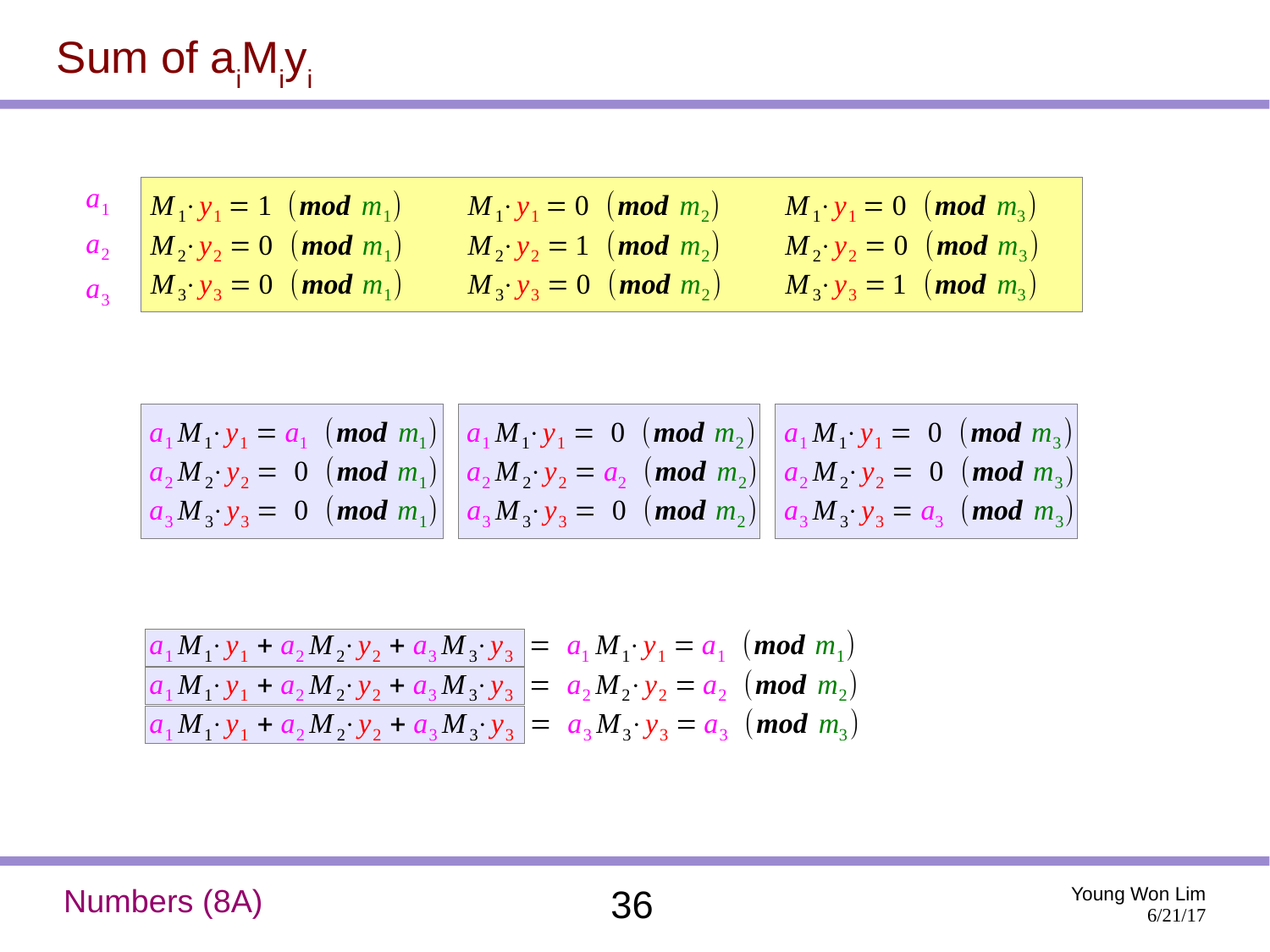# $X = Sum$  of  $a_iM_iy_i$

| $x \equiv a_1 \pmod{m_1}$                                             |
|-----------------------------------------------------------------------|
| $x \equiv a_2 \pmod{m_2}$                                             |
| $x \equiv a_{\scriptscriptstyle{2}} \pmod{m_{\scriptscriptstyle{2}}}$ |

| $ a_1M_1 \cdot y_1 + a_2M_2 \cdot y_2 + a_3M_3 \cdot y_3  = a_1M_1 \cdot y_1 = a_1$ (mod $m_1$ ) |  |  |
|--------------------------------------------------------------------------------------------------|--|--|
| $ a_1M_1 \cdot y_1 + a_2M_2 \cdot y_2 + a_3M_3 \cdot y_3  = a_2M_2 \cdot y_2 = a_2$ (mod $m_2$ ) |  |  |
| $ a_1M_1 \cdot y_1 + a_2M_2 \cdot y_2 + a_3M_3 \cdot y_3  = a_3M_3 \cdot y_3 = a_3$ (mod $m_3$ ) |  |  |

 $x = a_1 M_1 \cdot y_1 + a_2 M_2 \cdot y_2 + a_3 M_3 \cdot y_3$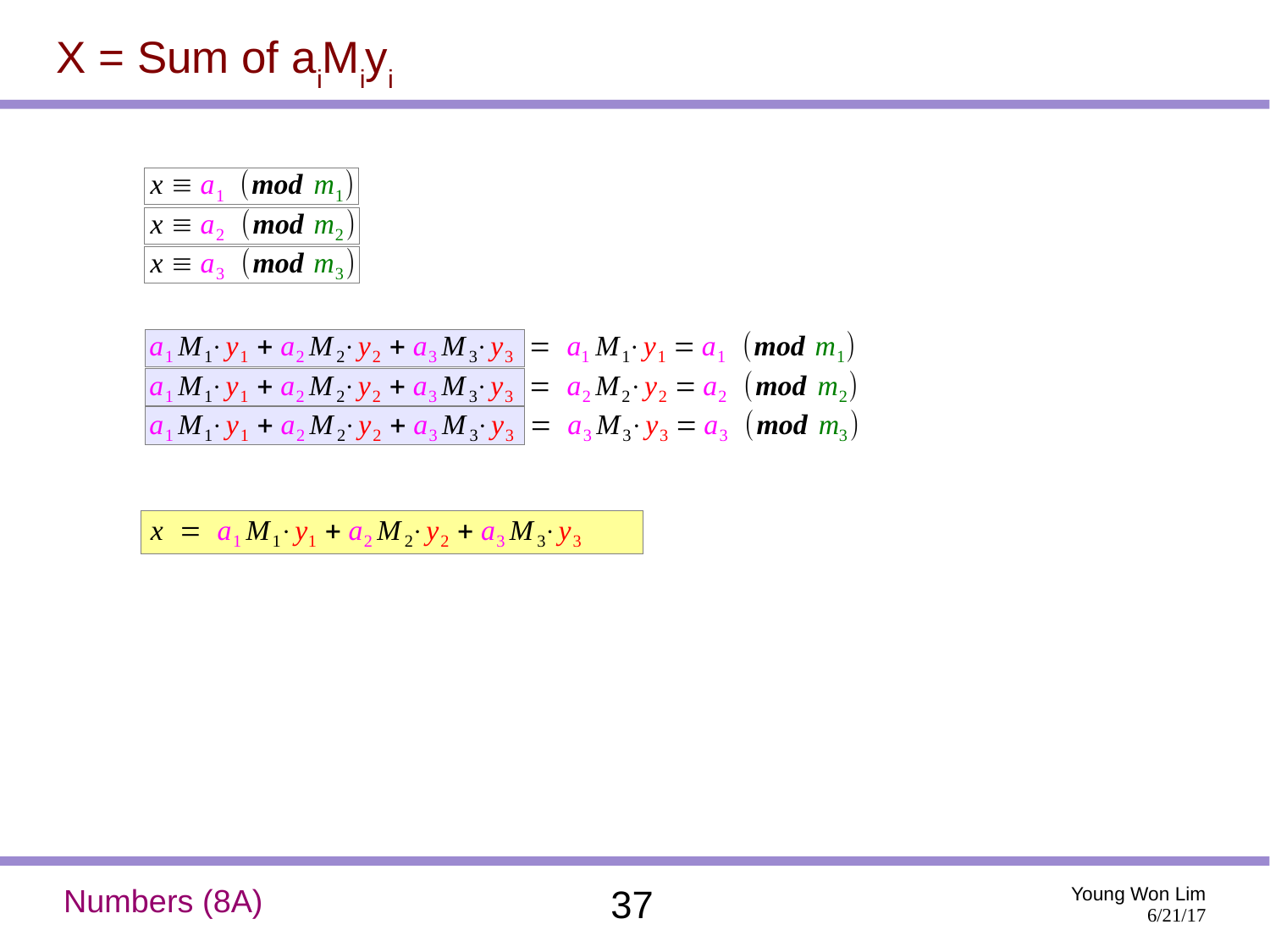#### Chinese Remainder Examples (1)

| $ x \equiv 2 \pmod{3}$ $ m_1 = 3 $ |  | $M_1 = m/m_1 = 3.5.7/3 = 35$ $m_2 m_3$                                                               |  |
|------------------------------------|--|------------------------------------------------------------------------------------------------------|--|
|                                    |  | $ x \equiv 3 \pmod{5} $   $m_2 = 5$   $ 3.5.7 = 105 = m $   $M_2 = m/m_2 = 3.5.7/5 = 21$   $m_1 m_3$ |  |
| $ x \equiv 2 \pmod{7}$   $m_3 = 7$ |  | $M_3 = m/m_3 = 3.5.7/7 = 15$ $m_1 m_2$                                                               |  |

| $M_1 = 2$ (mod $m_1$ ) | $M_1 = 0 \pmod{m_2}$   | $M_1 = 0 \pmod{m_3}$   | $\mid m_2 m_3$ |
|------------------------|------------------------|------------------------|----------------|
| $M_2 = 0$ (mod $m_1$ ) | $M_2 = 1$ (mod $m_2$ ) | $M_2 = 0$ (mod $m_3$ ) | $\mid m_1 m_3$ |
| $M_3 = 0$ (mod $m_1$ ) | $M_3 = 0$ (mod $m_2$ ) | $M_3 = 1$ (mod $m_3$ ) | $\mid m_1 m_2$ |

| $M_1 \cdot y_1 = 35 \cdot 2 = 2 \cdot 2 = 1 \pmod{3}$ | $y_1 (=2)$ : the inverse of $M_1 (=35)$ |
|-------------------------------------------------------|-----------------------------------------|
| $M_2 \cdot y_2 = 21 \cdot 1 = 1 \cdot 1 = 1 \pmod{5}$ | $y_2 (=1)$ : the inverse of $M_2 (=21)$ |
| $M_3 \cdot y_3 = 15 \cdot 1 = 1 \cdot 1 = 1$ (mod 7)  | $y_3 (=1)$ : the inverse of $M_3 (=15)$ |

| $M_1 \cdot y_1 = 1 \pmod{m_1}$   | $M_1 \cdot y_1 = 0$ (mod $m_2$ ) | $M_1 \cdot y_1 = 0 \pmod{m_3}$ |
|----------------------------------|----------------------------------|--------------------------------|
| $M_2 \cdot y_2 = 0$ (mod $m_1$ ) | $ M_2 \cdot y_2 = 1 \pmod{m_2}$  | $M_2 \cdot y_2 = 0 \pmod{m_3}$ |
| $M_3 \cdot y_3 = 0 \pmod{m_1}$   | $ M_3 \cdot y_3 = 0 \pmod{m_2}$  | $M_3 \cdot y_3 = 1 \pmod{m_3}$ |

Numbers (8A) 38 Young Won Lim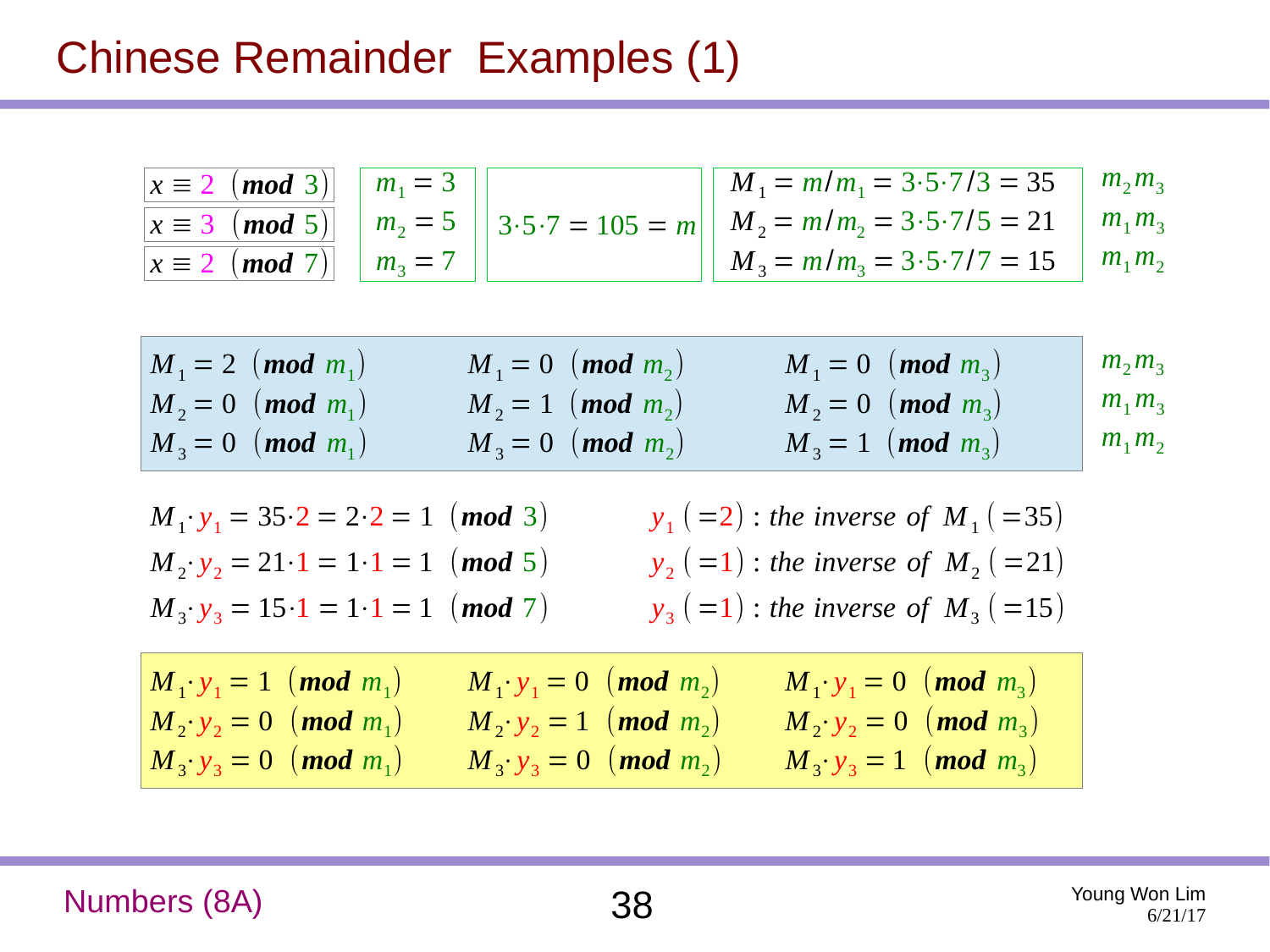#### Chinese Remainder Examples (2)

 $M_1 \cdot y_1 = 35 \cdot 2 = 2 \cdot 2 = 1 \pmod{3}$  $M_2: y_2 = 21 \cdot 1 = 1 \cdot 1 = 1$  (*mod* 5)  $M_3 \cdot y_3 = 15 \cdot 1 = 1 \cdot 1 = 1$  (*mod* 7)

$$
y_1 (=2)
$$
: the inverse of  $M_1 (=35)$   
\n $y_2 (=1)$ : the inverse of  $M_2 (=21)$   
\n $y_3 (=1)$ : the inverse of  $M_3 (=15)$ 

$$
M_1 = 35
$$
  
\n
$$
35 = 11 \cdot 3 + 2
$$
  
\n
$$
35 - 11 \cdot 3 = 2
$$
  
\n
$$
3 - 1 \cdot 2 = 1
$$
  
\n
$$
3 - 1 \cdot 2 = 1
$$
  
\n
$$
3 - 1 \cdot 2 = 1
$$
  
\n
$$
3 - 1 \cdot 2 = 1
$$
  
\n
$$
3 - 1 \cdot 2 = 1
$$

$$
M_2 = 21
$$
  
21 = 4.5 + 1  

$$
21 - 4.5 = 1
$$
  

$$
y_2 = 1 + 5 * k
$$
  
1.21 - 4.5 = 1

$$
M_3 = 15
$$
  
15 = 2.7 + 1  

$$
15 - 2.7 = 1
$$
  

$$
y_3 = 1 + 7*k
$$
  
1.15 - 2.7 = 1

Numbers (8A) 39 Young Won Lim

6/21/17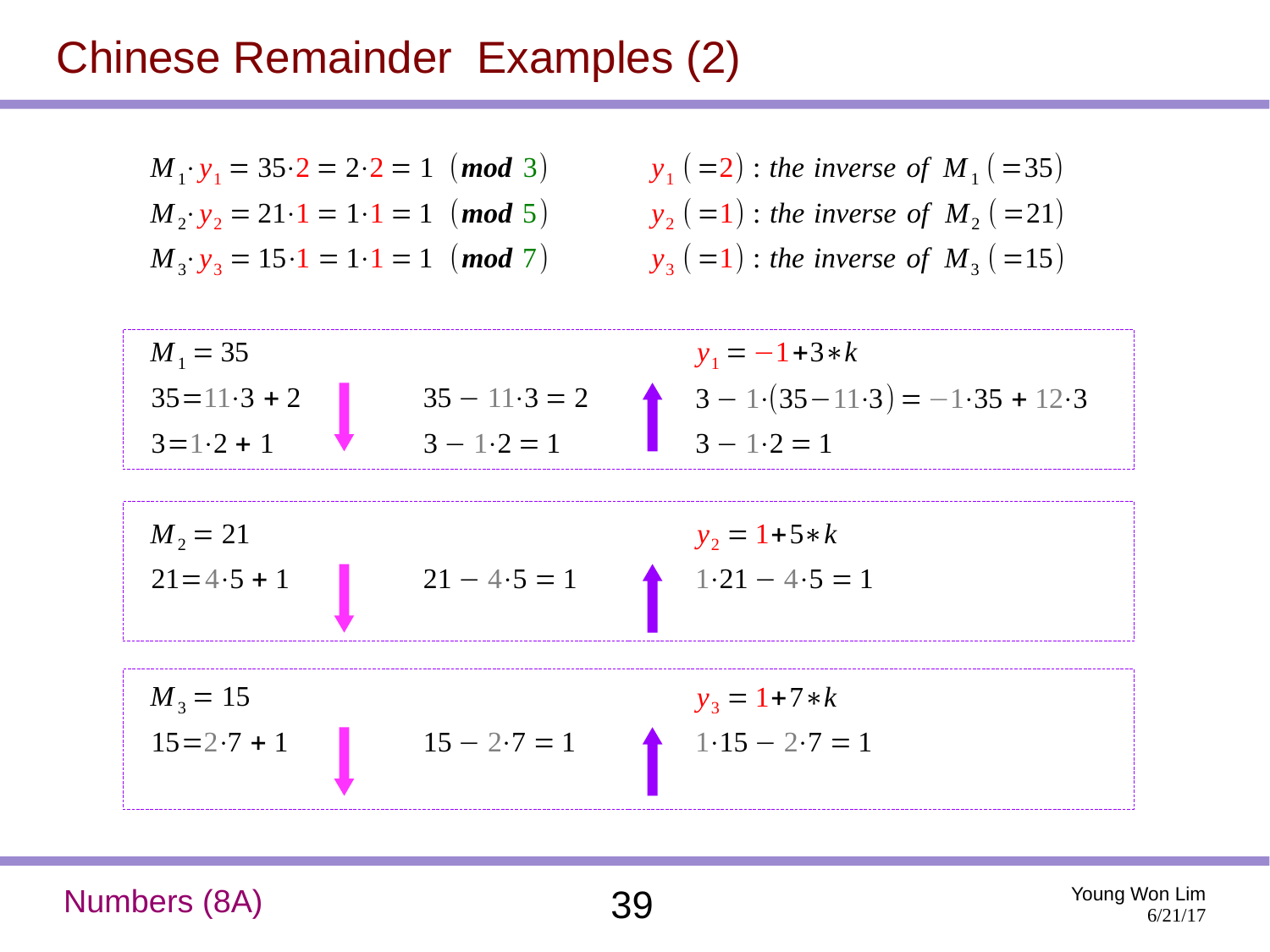### Chinese Remainder Examples (3)

| $a_1$ $M_1 \cdot y_1 = 1$ ( <b>mod</b> $m_1$ ) | $ M_1 \cdot y_1 = 0 \pmod{m_2}$                             | $ M_1 \cdot y_1 = 0 \pmod{m_3}$ |
|------------------------------------------------|-------------------------------------------------------------|---------------------------------|
| $a_2$ $M_2 \cdot y_2 = 0$ ( <b>mod</b> $m_1$ ) | $M_2 \cdot y_2 = 1 \pmod{m_2}$                              | $M_2 \cdot y_2 = 0 \pmod{m_3}$  |
| $a_3$ $M_3 \cdot y_3 = 0$ (mod $m_1$ )         | $\left(M_{3} \cdot y_{3} = 0 \right)$ (mod m <sub>2</sub> ) | $M_3 \cdot y_3 = 1 \pmod{m_3}$  |

$$
x = a_1 M_1 \cdot y_1 + a_2 M_2 \cdot y_2 + a_3 M_3 \cdot y_3
$$

$$
x = a_1 M_1 \cdot y_1 = a_1 \pmod{m_1}
$$
  
\n
$$
x = a_2 M_2 \cdot y_2 = a_2 \pmod{m_2}
$$
  
\n
$$
x = a_3 M_3 \cdot y_3 = a_3 \pmod{m_3}
$$

$$
m_1 = 3
$$
  
\n
$$
m_2 = 5
$$
  
\n
$$
m_3 = 7
$$

$$
M_1 = 3.5.7/3 = 5.7 = 35
$$
  
\n
$$
M_2 = 3.5.7/5 = 3.7 = 21
$$
  
\n
$$
M_3 = 3.5.7/7 = 3.5 = 15
$$

$$
x = 2.35.2 + 3.21 \cdot 1 + 2.15 \cdot 1 = 233
$$
  

$$
x = 233 = 23 \pmod{105}
$$
  

$$
m = 3.5.7 = 105
$$

Numbers (8A) 40 Young Won Lim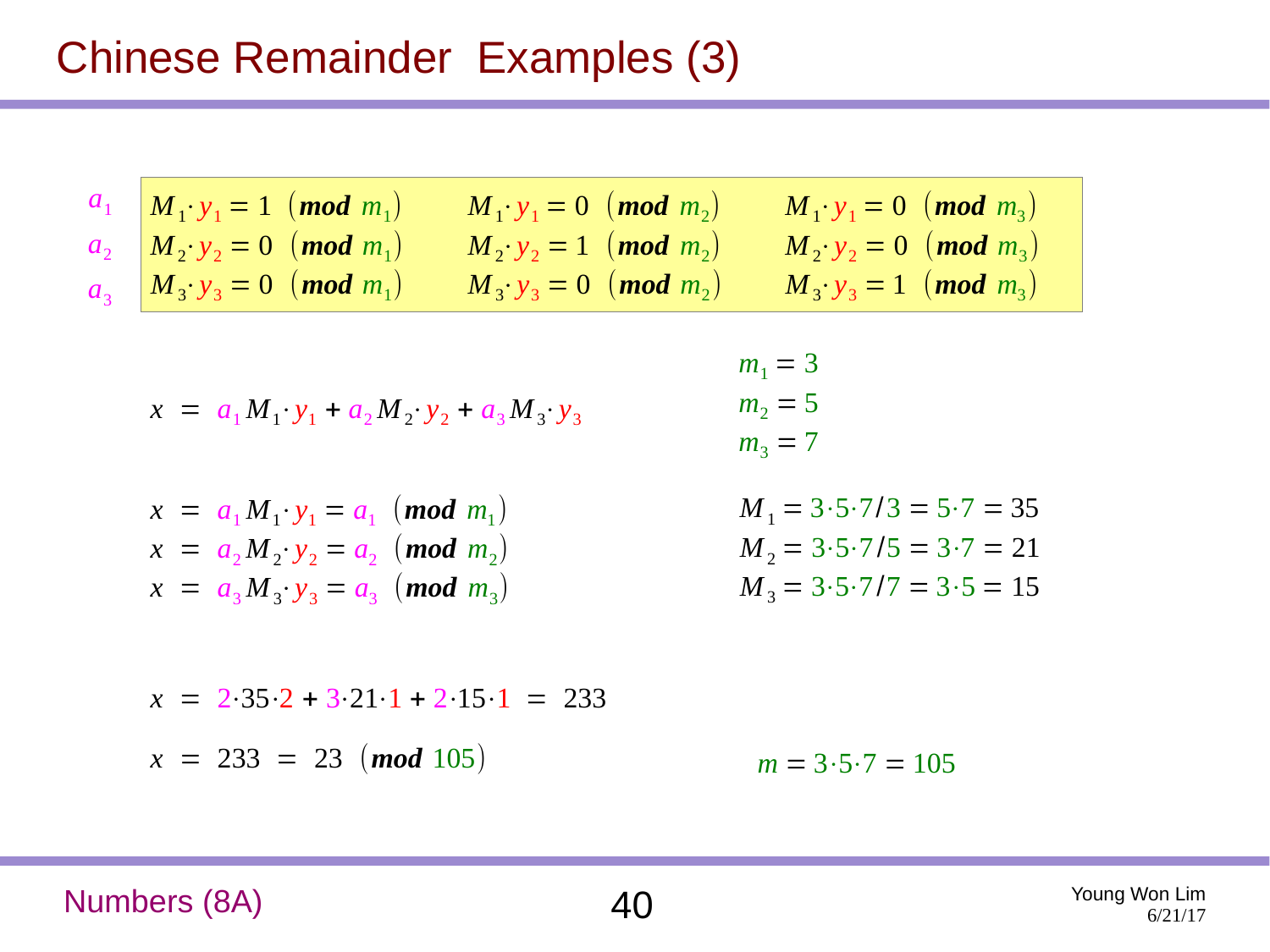#### Chinese Remainder Summary

| $x \equiv a_1 \pmod{m_1}$     |
|-------------------------------|
| $x \equiv a_2 \pmod{m_2}$     |
| $x \equiv a_{3} \pmod{m_{3}}$ |

|                   | $M_1 = m/m_1 = m_2 m_3$ |
|-------------------|-------------------------|
| $m = m_1 m_2 m_3$ | $M_2 = m/m_2 = m_1 m_3$ |
|                   | $M_3 = m/m_3 = m_1 m_2$ |

 $m_1$ ,  $m_2$ ,  $m_3$ : pairwise relatively coprime

| $gcd(M_1, m_1) = 1$ | $\implies$ $M_1 \cdot y_1 = 1 \pmod{m_1}$ |  |
|---------------------|-------------------------------------------|--|
| $gcd(M_2, m_2) = 1$ | $\implies$ $M_2 \cdot y_2 = 1 \pmod{m_2}$ |  |
| $gcd(M_3, m_3) = 1$ | $M_3 \cdot y_3 = 1 \pmod{m_3}$            |  |

| $y_1$ : the inverse of $M_1$ |
|------------------------------|
| $y_2$ : the inverse of $M_2$ |
| $y_3$ : the inverse of $M_3$ |

 $x = a_1 M_1 \cdot y_1 + a_2 M_2 \cdot y_2 + a_3 M_3 \cdot y_3$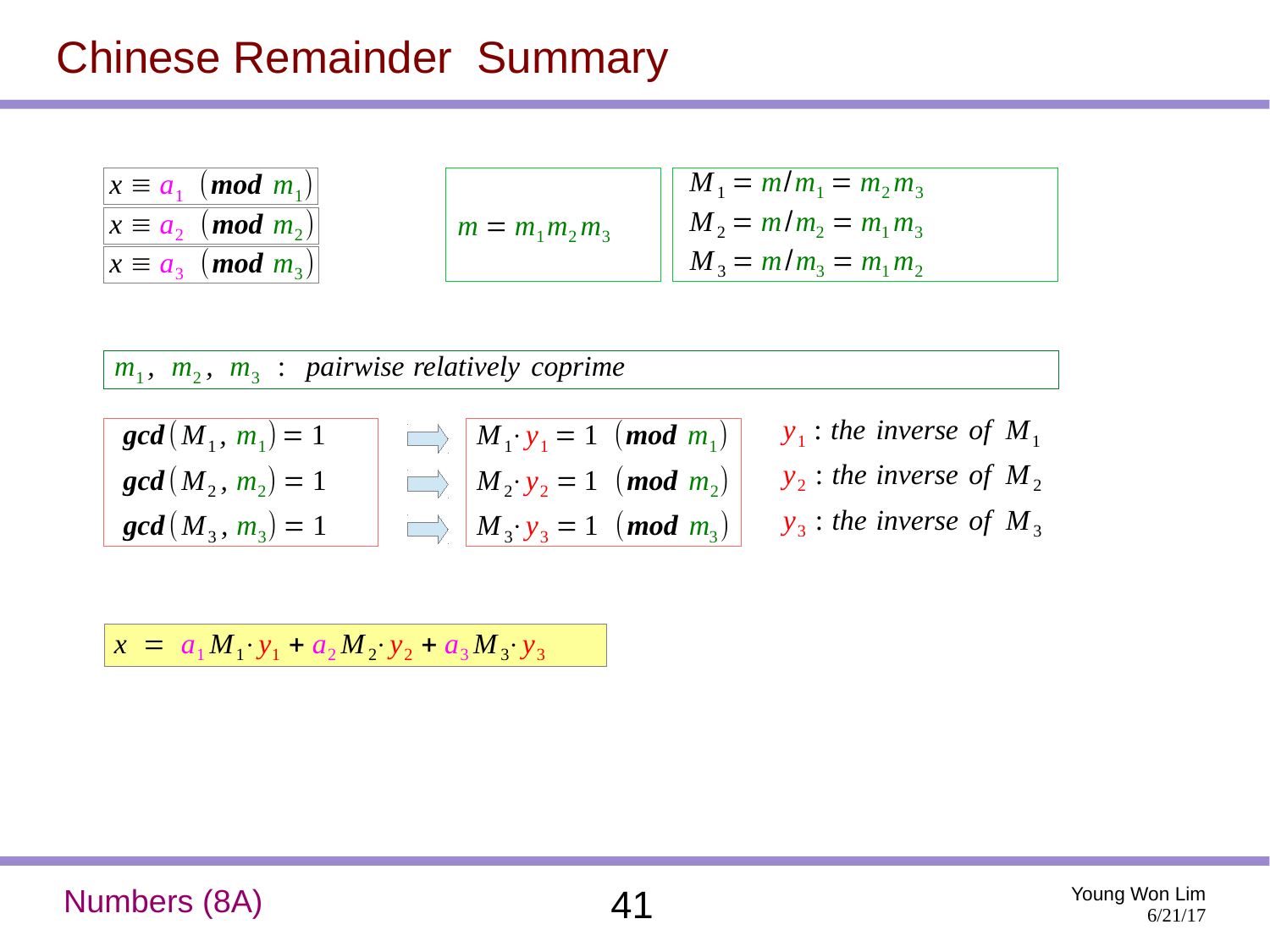# Chinese Remainder Theorem

Let  $n_1, ..., n_k$  be integers greater than 1, which are often called moduli or divisors. Let us denote by N the product of the  $n_i$ .

The Chinese remainder theorem asserts that if the  $n_i$  are pairwise coprime, and if  $a_1, ..., a_k$  are integers such that  $0 \le a_i < n_i$  for every *i*, then there is one and only one integer x, such that  $0 \le x < N$  and the remainder of the Euclidean division of x by  $n_i$  is  $a_i$  for every i.

This may be restated as follows in term of congruences: If the  $n_i$  are pairwise coprime, and if  $a_1, ..., a_k$ are any integers, then there exists an integer  $x$  such that

$$
\begin{aligned} x &\equiv a_1 \pmod{n_1} \\ &\vdots \\ x &\equiv a_k \pmod{n_k} \end{aligned},
$$

and any two such x are congruent modulo  $N$ .<sup>[11]</sup>

https://en.wikipedia.org/wiki/Chinese\_remainder\_theorem

#### Numbers (8A)  $42$  Young Won Lim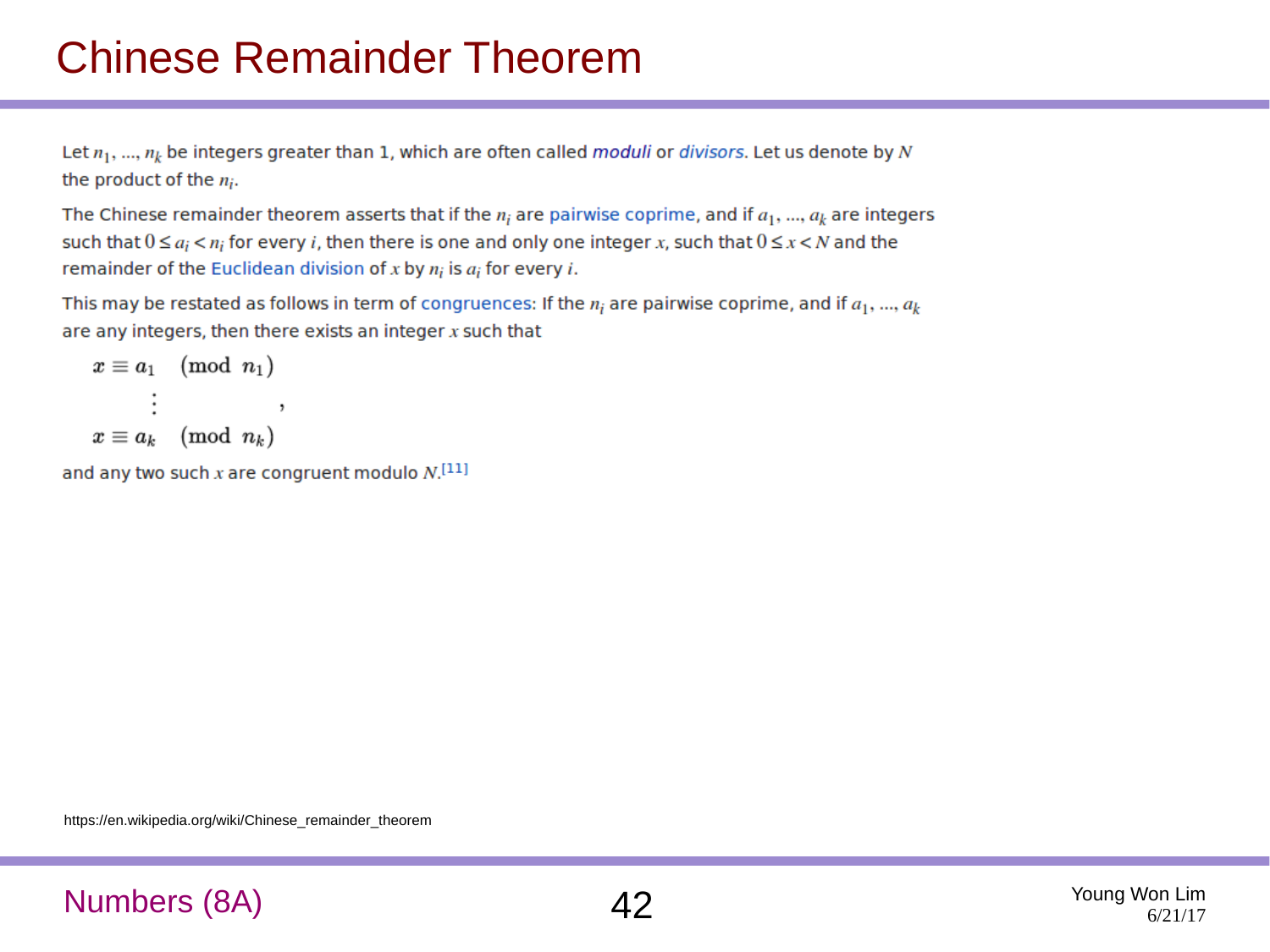https://en.wikipedia.org/wiki/Algorithm